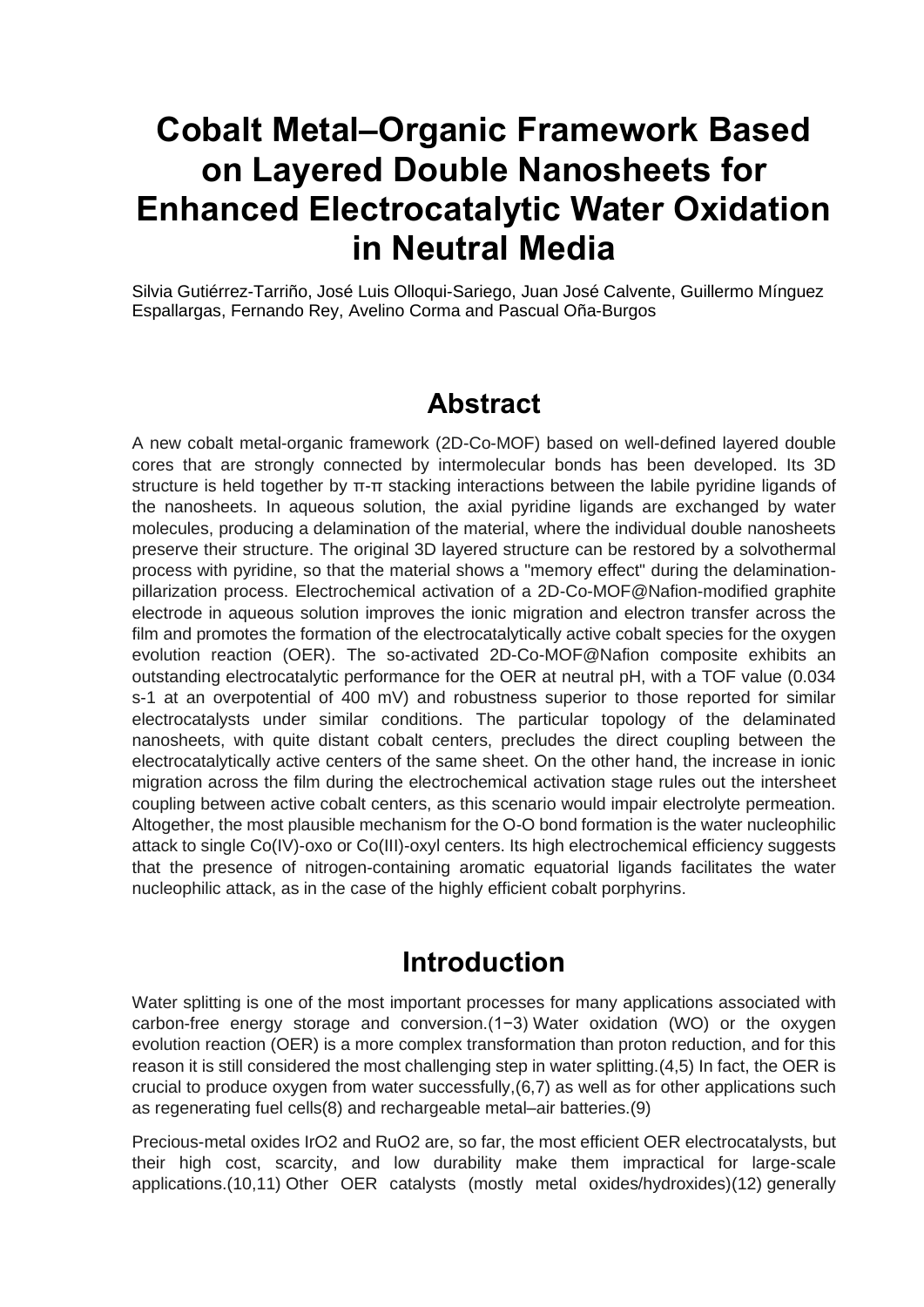show unsatisfactory catalytic activities with large overpotentials[.\(10,11,13−15\)](javascript:void(0);) Cobalt-based water oxidation electrocatalysts (WOC), including molecular complexe[s\(5,16,17\)](javascript:void(0);) and inorganic nanoparticles[,\(18−22\)](javascript:void(0);) are of great interest due to their notable OER activities and abundance of this metal in the earth[.\(3,23−25\)](javascript:void(0);) MOFs are a novel class of porous materials that are emerging in the research of electrochemical water splitting due to their large surface areas, controllable arrangement of isolated active sites, and high design flexibility[.\(26,27\)](javascript:void(0);) However, few works have reported on the construction of cobalt-based MOFs for the electrocatalytic OER[,\(28−41\)](javascript:void(0);) despite their large structural features. These types of materials have typically suffered from low conductivity and low electrocatalytic activity; therefore, a large number of research efforts have been made to overcome these limitations. Strategies reported to facilitate the charge transport across the MOF include an increase in the charge delocalization by introducing donor–acceptor type interactions[,\(42−45\)](javascript:void(0);) mixed valent states of the node/linker[,\(46,47\)](javascript:void(0);) and π–π stacking or π-conjugation into the framework[.\(48\)](javascript:void(0);) In addition, effective strategies to enhance the intrinsic electrocatalytic activity of MOFs have been focused on an increase in the accessibility of the active site[s\(36−38\)](javascript:void(0);) and modulation of their electronic environment[.\(35,39−41,49\)](javascript:void(0);) The optimization of coordinative unsaturated metal sites of MOFs has been achieved by tuning the synthetic protoc[ol\(38,49,50\)](javascript:void(0);) and/or posttreatment methods via MOF activation by solvent-assisted ligand exchange[,\(49\)](javascript:void(0);) plasma engraving[,\(36,51\)](javascript:void(0);) or electrochemical activation[.\(32,38−40\)](javascript:void(0);) Furthermore, electronic structures of the building units of MOFs have been modulated by incorporating missing linker and missing node defect[s\(37,49,52−54\)](javascript:void(0);) or by the construction of hybrid MOF heterostructures containing two or more different kinds of metal ions or organic linkers[.\(34,35,39−41\)](javascript:void(0);) Because of the intrinsically high kinetic barrier for the OER, most of the reported cobalt-based MOF electrocatalysts operate in strongly alkaline media, which implies very highly corrosive and harsh conditions for large-scale applications. Hence, a major challenge is the development of new MOFs for efficient electrocatalytic water oxidation at neutral pH.

In addition, previous studies have shown that the electrocatalytically active species for the cobalt-mediated OER are the Co(IV)–oxo or Co(III)–oxyl radical species generated from the resting state of the cobalt centers by proton-coupled electron transfers. In this sense, different mechanisms have been proposed for the cobalt-mediated O–O bond formation, namely: (i) direct coupling between two oxo or oxyl ligands located in distinct cobalt centers, which produces a bridging peroxo intermediate[,\(55,56\)](javascript:void(0);) (ii) geminal coupling of an oxo (or oxyl) ligand with another water-derived ligand coordinating the same cobalt center[,\(57,58\)](javascript:void(0);) and (iii) water nucleophilic attack to the oxo or oxyl radical ligands, generating the corresponding hydroperoxide intermediate[.\(59−61\)](javascript:void(0);) Unfortunately, despite previous efforts, the exact mechanism is still unresolved.

Herein, a new cobalt MOF based on well-defined layered double cores (2D-Co-MOF) has been synthesized. These layered double cores are strongly connected by intermolecular bonds, holding its 3D structure together by π–π stacking interactions between the labile pyridine ligands of the nanosheets. Treatment of this π-stacked 2D-Co-MOF with water provokes the exchange of the axial labile pyridine ligands by water molecules that triggers the delamination of the material, producing double nanosheets (delaminated 2D-Co-MOF), which opens up the formation of active cobalt sites for their application in the OER. In addition, its dispersion in Nafion provides a composite (2D-Co-MOF@Nafion) with a good adherence to graphite electrodes suitable for the electrocatalytic water oxidation reaction. Moreover, electrochemical activation of the composite facilitates both ionic migration and electron transfer across the film, which in turn generates more open active cobalt sites for water oxidation. The fully activated 2D-Co-MOF@Nafion composite exhibits superior electrocatalytic performance for the OER at neutral pH in comparison to similar nanosheet-based materials reported in the literature. This enhanced electrocatalytic activity can be ascribed to the presence of nitrogen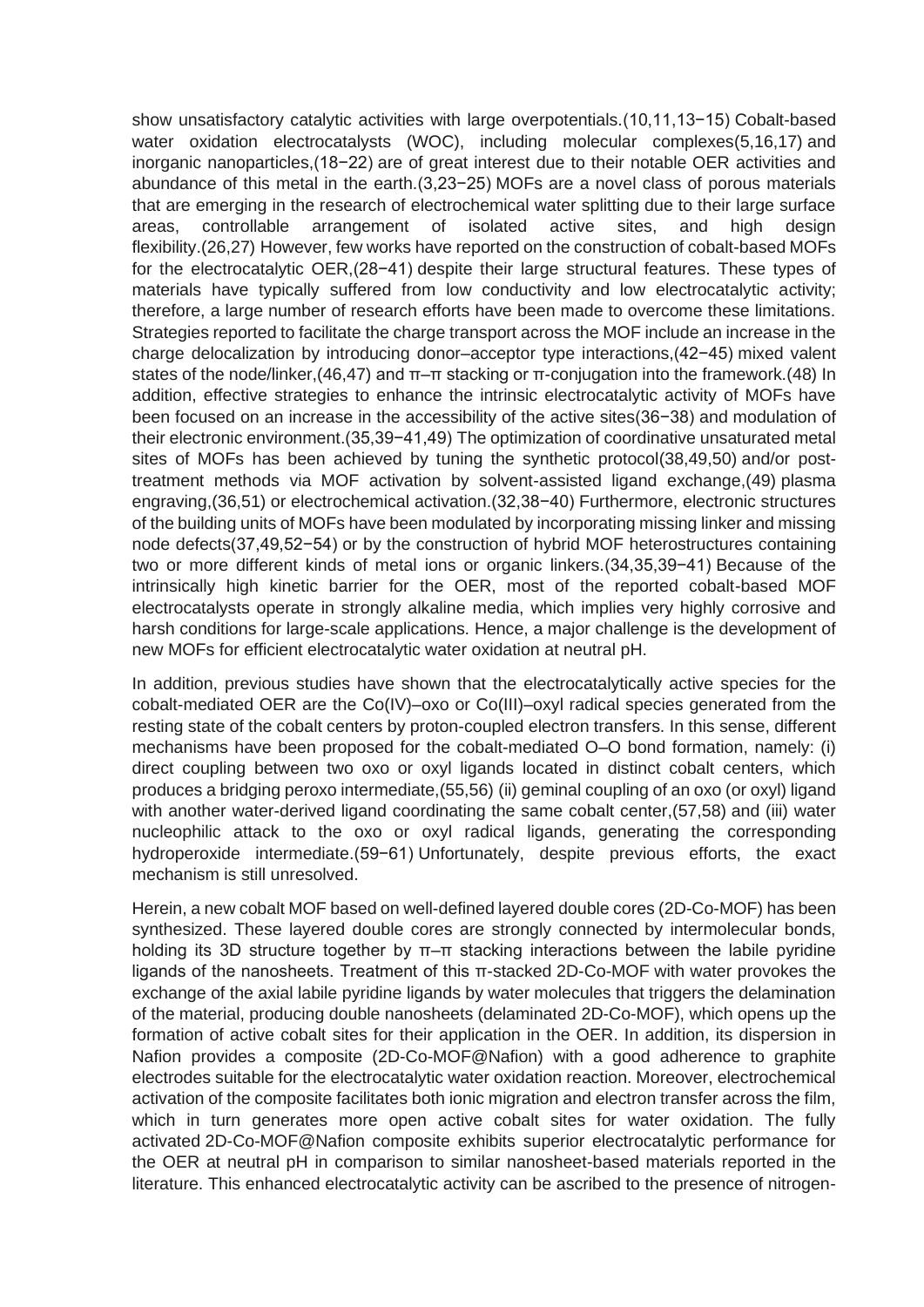containing aromatic equatorial ligands that promote the water nucleophilic attack as in the case of the highly efficient cobalt porphyrins and related systems commonly employed as catalysts for the homogeneous water oxidation reaction[.\(62,63\)](javascript:void(0);)

## **Results and Discussion**

#### **Synthesis and Characterization of the π–π Stacked 2D-Co-MOF**

The new 2D-Co-MOF was obtained by solvothermal synthesis at 150 °C for 9 days. The cubane cobalt cluster [Co4O4(OAc)4(py)4[\]\(64\)](javascript:void(0);) has been seen to be a key for the synthesis of the new 2D-Co-MOF material, since attempts to obtain this new material with other common reagents such as Co(NO3)2·6H2O and Co(OAc)2 were unsuccessful under a wide range of different synthetic conditions [\(Figure S1 and Table S1\)](https://pubs.acs.org/doi/suppl/10.1021/jacs.0c08882/suppl_file/ja0c08882_si_001.pdf). The solvothermal reaction of [Co4O4(OAc)4(py)4] and 2,2′-bipyridine-4,4′-dicarboxylic acid (H2bda) in pyridine results in the formation of red crystals of 2D-Co-MOF. Single-crystal X-ray diffraction reveals that 2D-Co-MOF crystallizes in the monoclinic P21/n space group [\(Figure S2 and Table S2\)](https://pubs.acs.org/doi/suppl/10.1021/jacs.0c08882/suppl_file/ja0c08882_si_001.pdf). The Co2+ atom lies in a distorted-octahedral environment [\(Figure](https://pubs.acs.org/doi/10.1021/jacs.0c08882#fig1) [1a](https://pubs.acs.org/doi/10.1021/jacs.0c08882#fig1) and [Figure S3\)](https://pubs.acs.org/doi/suppl/10.1021/jacs.0c08882/suppl_file/ja0c08882_si_001.pdf) and is coordinated by three oxygen atoms from three different bda2– ligands, one of them in an axial position (sp2 oxygen of the carboxylic group) and the other two which take up two of the equatorial positions (alkoxy substituent of the carboxylic group). These carboxylate groups are chelating monodentate, and each oxygen of a carboxylic group is coordinated with a different cobalt center. Each Co2+ ion is also coordinated in a bidentate fashion to two nitrogen atoms of one bda2– ligand, different from the three which are coordinated to the cobalt by the carboxylic group, and to a nitrogen atom from a pyridine ligand, which occupies the second axial position to form six-coordinate metal ions [\(Figures S4 and S5\)](https://pubs.acs.org/doi/suppl/10.1021/jacs.0c08882/suppl_file/ja0c08882_si_001.pdf).

Figure 1



*Figure 1. X-ray structure of (a) the secondary building unit, (b) a layered double nanosheet, and (c) π–π stacked two-layered double nanosheets of 2D-Co-MOF. The blue arrow indicates the distance between the two single layers of a nanosheet (3.491 Å), and the red arrow indicates the intersheet distance between π–π stacked nanosheets (7.422 Å).*

This material extends in two directions of the space, forming a 3D layer material consisting of nanosheets comprised of two single layers with an interplanar distance of 3.491 Å [\(Figure](https://pubs.acs.org/doi/10.1021/jacs.0c08882#fig1) [1b](https://pubs.acs.org/doi/10.1021/jacs.0c08882#fig1) and [Figure S6\)](https://pubs.acs.org/doi/suppl/10.1021/jacs.0c08882/suppl_file/ja0c08882_si_001.pdf). Consecutive nanosheets are further packed into three-dimensional supramolecular structures through interlayer face to face  $\pi \cdots \pi$  interactions between pyridine ligands [\(Figure](https://pubs.acs.org/doi/10.1021/jacs.0c08882#fig1) [1c](https://pubs.acs.org/doi/10.1021/jacs.0c08882#fig1) and [Figure S7\)](https://pubs.acs.org/doi/suppl/10.1021/jacs.0c08882/suppl_file/ja0c08882_si_001.pdf). The distance between the centroids of the pyridine rings is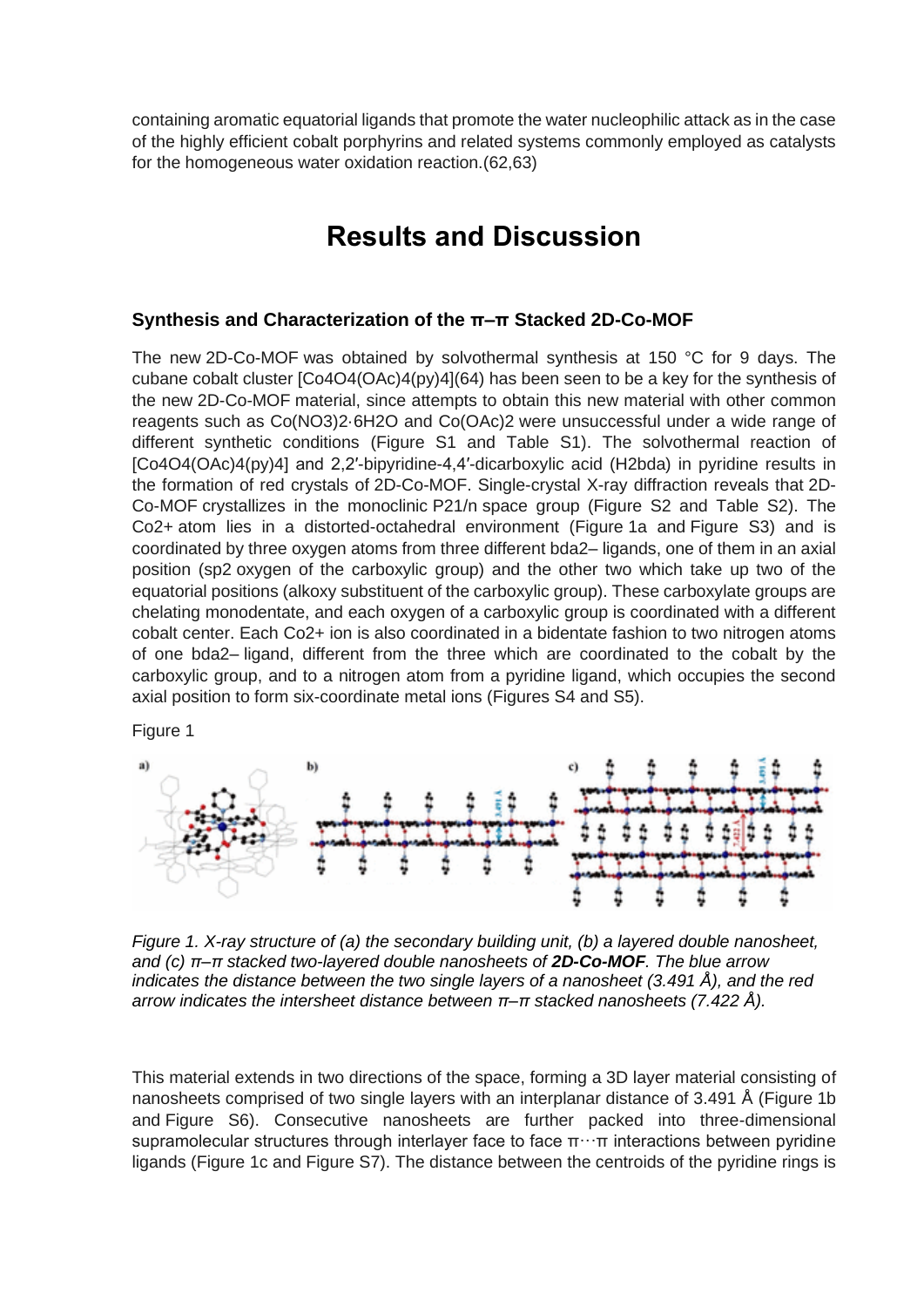4.238 Å. Two cobalt atoms of two different layers are connected by two carboxylate groups of two different bda2– ligands, the distance between these two cobalt ions being 4.69 Å.

The chemical analysis of this new material was determined by elemental analysis (EA) and inductively coupled plasma atomic emission spectroscopy (ICP-AES). The obtained results (C, 55.07; H, 3.05; N, 10.77; Co, 15.05) match well with the formula C18H11CoN3O4 determined by single-crystal X-ray diffraction (more information is given in the [Supporting Information\)](https://pubs.acs.org/doi/suppl/10.1021/jacs.0c08882/suppl_file/ja0c08882_si_001.pdf). The thermal stability was tested by thermogravimetric analysis [\(Figure S8\)](https://pubs.acs.org/doi/suppl/10.1021/jacs.0c08882/suppl_file/ja0c08882_si_001.pdf), which is characterized by three mass loss steps. The first one at 120 °C is ascribed to the solvent enclosed in the material, whereas the other two overlapped steps at around 400 °C correspond to the loss of pyridine and bda ligands (more details are given in the [Supporting Information\)](https://pubs.acs.org/doi/suppl/10.1021/jacs.0c08882/suppl_file/ja0c08882_si_001.pdf). The microporosity of the material has been demonstrated upon activation at 100 °C under vacuum, with a moderate CO2 adsorption capacity of 1.1 mmol/g at 0 °C and 100 kPa [\(Figure](https://pubs.acs.org/doi/suppl/10.1021/jacs.0c08882/suppl_file/ja0c08882_si_001.pdf)  [S9a,b\)](https://pubs.acs.org/doi/suppl/10.1021/jacs.0c08882/suppl_file/ja0c08882_si_001.pdf), which corresponds to an apparent surface area of 61 m2/g.

In order to provide further composition characterization, 2D-Co-MOF was studied by FESEM (field emission scanning electron microscopy) and EDX (energy dispersive X-ray spectroscopy) analysis [\(Figure](https://pubs.acs.org/doi/10.1021/jacs.0c08882#fig2) [2a](https://pubs.acs.org/doi/10.1021/jacs.0c08882#fig2)). 2D-Co-MOF crystals have a hexagonal morphology, and all of its elements are well distributed, as can be observed in the EDX images.



Figure 2

*Figure 2. (a) FESEM image of 2D-Co-MOF and its EDX analysis. XPS spectra of (b) Co 2p line, (c) O 1s line, and (d) N 1s line of 2D-Co-MOF.*

The electronic structure of this material was also analyzed by X-ray photoelectron spectroscopy (XPS) [\(Figure](https://pubs.acs.org/doi/10.1021/jacs.0c08882#fig2) [2b](https://pubs.acs.org/doi/10.1021/jacs.0c08882#fig2)–d) to elucidate the nature of the coordination environment. The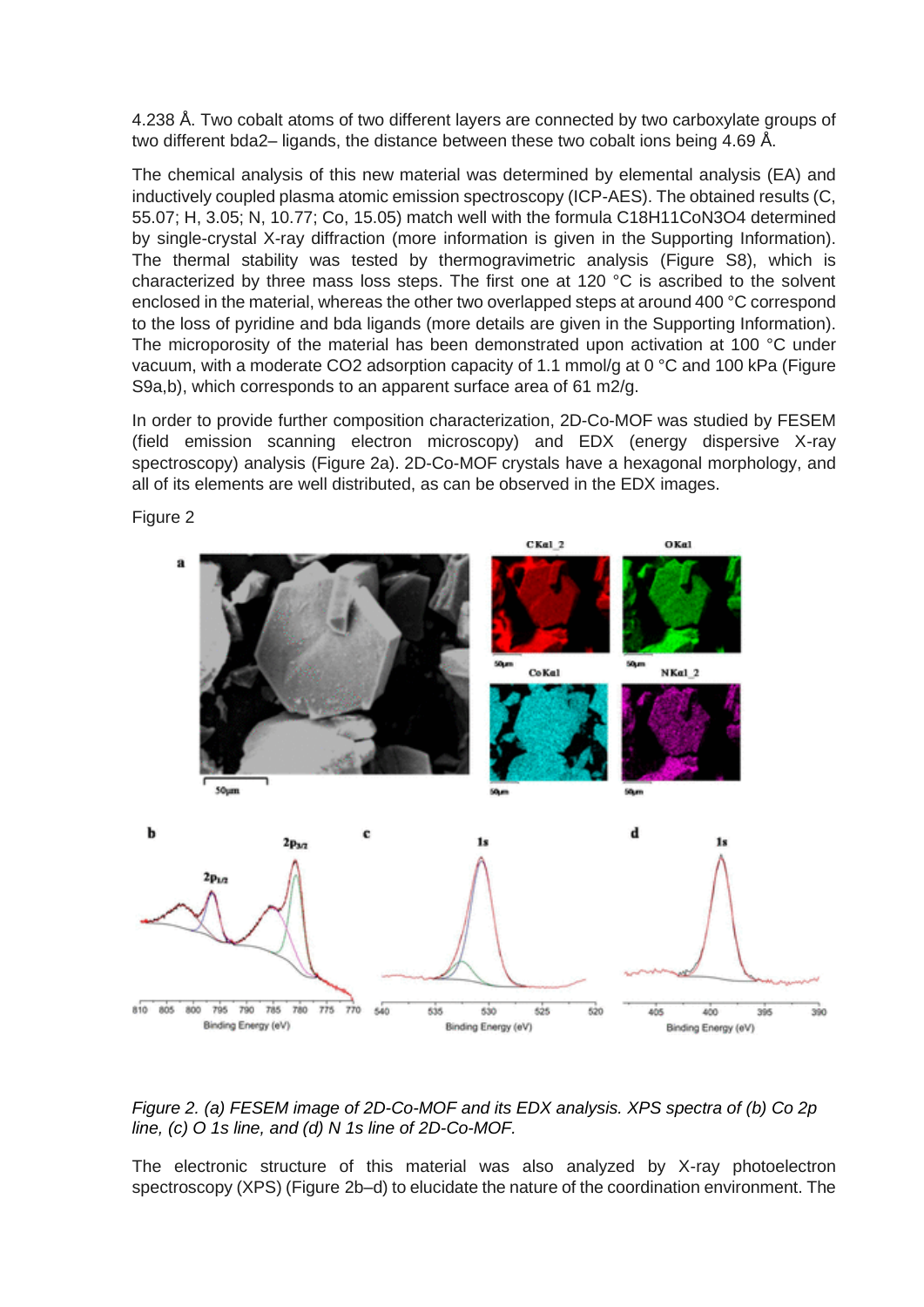survey spectrum shows the presence of cobalt, oxygen, carbon, and nitrogen. The analysis of XPS spectra of 2p transition metals is not a straightforward process, as they contain multiplet splitting and shakeup structures that may prove difficult in the identification of the chemical states present[.\(65\)](javascript:void(0);) The binding energy (Eb) value is typically used in XPS to determine the oxidation number of a chemical element, though for the 3d transition elements the spin–orbit splitting is more informative. According to theoretical calculations[,\(66\)](javascript:void(0);) the Co 2p1/2–Co 2p3/2 spin–orbit splitting increases when the number of the unpaired 3d electrons is increased, being closer to 16 eV for high-spin Co(II) and to 15 eV for Co(III). For the current 2D-Co-MOF, Eb(Co 2p3/2), Eb(Co 2p1/2), and ΔE1 values are 780.7, 796.4, and 15.7 eV, respectively [\(Figure](https://pubs.acs.org/doi/10.1021/jacs.0c08882#fig2) [2b](https://pubs.acs.org/doi/10.1021/jacs.0c08882#fig2)). Intense satellite peaks (∑sat/ICo2p > 1.6) have been observed for the Co 2p3/2 spectra. Both ∑sat/ICo2p and ΔE1 values are characteristic of the high-spin cobalt(II) compounds[,\(67−70\)](javascript:void(0);) indicating that the cobalt centers of 2D-Co-MOF are exclusively in the Co(II) oxidation state. In addition, the O 1s peak was deconvoluted into two components at 531.1 and 532.6 eV corresponding to O═C–O and C–O, respectively [\(Figure](https://pubs.acs.org/doi/10.1021/jacs.0c08882#fig2) [2c](https://pubs.acs.org/doi/10.1021/jacs.0c08882#fig2)). Finally, the N 1s peak presents only one contribution at 399 eV characteristic of pyridinic nitrogen [\(Figure](https://pubs.acs.org/doi/10.1021/jacs.0c08882#fig2) [2d](https://pubs.acs.org/doi/10.1021/jacs.0c08882#fig2)).

Finally, the chemical stability of the new 2D-Co-MOF material in different solvents was investigated from the powder diffraction patterns measured after contacting this material with protic solvents such as ethanol and water, nonprotic solvents such as acetonitrile, and strongly alkaline solvent such as triethylamine (pH 12.7) [\(Figures S10 and S11\)](https://pubs.acs.org/doi/suppl/10.1021/jacs.0c08882/suppl_file/ja0c08882_si_001.pdf). The X-ray powder diffraction spectra reveal that this material maintains its structure intact after being treated with ethanol, acetonitrile, and triethylamine at 25 °C over 1 day. However, treatment with water produces significant structural changes, as described in the next section.

#### **Reversible Chemical Delamination of the π–π Stacked 2D-Co-MOF**

In order to assess the chemical stability of the so-developed cobalt MOF in water for its application to promote the oxygen evolution reaction, further experiments have been carried out to probe their structural implications. In particular, Raman, PXRD, and XPS spectra of the π-stacked 2D-Co-MOF have been measured before and after its treatment with water for 5 min. As can be seen in the Raman spectra depicted in [Figure](https://pubs.acs.org/doi/10.1021/jacs.0c08882#fig3) [3,](https://pubs.acs.org/doi/10.1021/jacs.0c08882#fig3) the most striking findings in the presence of water (red spectrum) is the loss of the Raman bands associated with the axially coordinated pyridine ligands (768, 1010, and 1283 cm–1), and the insensitivity of the bands associated with the bipyridine (774, 1022, and 1278 cm–1) and the carboxylic groups (1289, 1426, 1546, and 1615 cm–1), indicating that the cobalt centers preserve their coordination to the bda and carboxylic ligands after treatment with water. Interestingly, the XPS spectrum of the 2D-Co-MOF after treatment with water reveals the presence of a shoulder at 532.8 eV in the main O 1s peak, which is ascribed to cobalt-coordinated water molecules[,\(71\)](javascript:void(0);) thereby suggesting that the axial labile pyridine ligand is replaced by water molecules [\(Figure S12\)](https://pubs.acs.org/doi/suppl/10.1021/jacs.0c08882/suppl_file/ja0c08882_si_001.pdf). Additionally, the overall change of the PXRD pattern, with the loss or broadening of some characteristic bands (red spectrum in [Figure](https://pubs.acs.org/doi/10.1021/jacs.0c08882#fig3) [3\)](https://pubs.acs.org/doi/10.1021/jacs.0c08882#fig3), is consistent with a delamination of the πstacked 3D structure of the MOF to produce individual nanosheets, whose double-layer structure is preserved.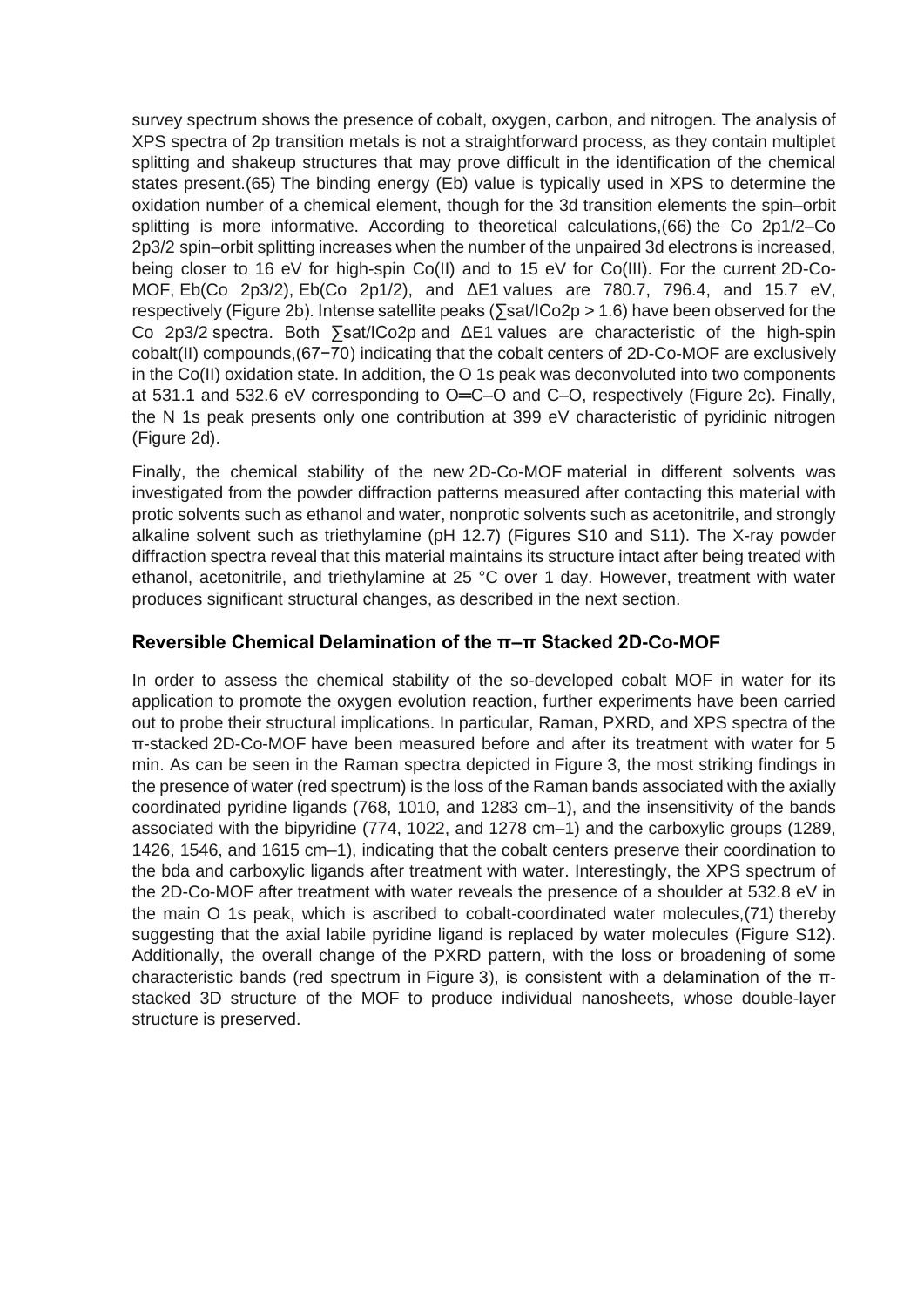

*Figure 3. Powder X-ray diffraction patterns (left panel) and Raman spectra (right panel) of the π-stacked 2D-Co-MOF before (black) and after successive treatment with H2O for 5 min (red) and with pyridine for 2 days at 150 °C (green).*

Interestingly, we have found that the 3D structure of the delaminated 2D-Co-MOF can be regenerated by a solvothermal process with pyridine at 150 °C for 2 days (green spectra in [Figure](https://pubs.acs.org/doi/10.1021/jacs.0c08882#fig3) [3\)](https://pubs.acs.org/doi/10.1021/jacs.0c08882#fig3). This fact has been corroborated using XPS, where the shoulder at 532.8 eV in the main O 1s peak, which is ascribed to cobalt-coordinated water molecules, disappears after the solvothermal treatment with pyridine [\(Figure S14\)](https://pubs.acs.org/doi/suppl/10.1021/jacs.0c08882/suppl_file/ja0c08882_si_001.pdf), indicating the coordination of the pyridines in the axial position again and the regeneration of the π-stacked 3D structure. Finally, the characterization of the regenerated π-stacked 2D-Co-MOF has been completed with elemental analysis and ICP, which confirm the same bulk composition of the regenerated material [\(Table S3\)](https://pubs.acs.org/doi/suppl/10.1021/jacs.0c08882/suppl_file/ja0c08882_si_001.pdf).

To the best of our knowledge, this is the first time that MOFs have shown a "memory effect" in the delamination–pillarization process, which is well-known for the most famous 2D materials such as hydrotalcites[.\(72\)](javascript:void(0);)

On the other hand, to assess the suitability of the so-developed 2D-Co-MOF as an electrocatalyst, we produced a composite by its dispersion in an alcoholic Nafion solution (2D-Co-MOF@Nafion), which is a commonly used polymer in OER electrocatalysis[.\(73\)](javascript:void(0);) The influence of Nafion on the chemical stability of the π-stacked 3D structure of the MOF in water was also investigated by means of powder X-ray diffraction. From a comparison of the PXRD spectra of the 2D-Co-MOF measured before and after its treatment with water for different contact times [\(Figure S13\)](https://pubs.acs.org/doi/suppl/10.1021/jacs.0c08882/suppl_file/ja0c08882_si_001.pdf), it was found that the π-stacked 2D-Co-MOF adopts a preferential [100] orientation in the composite, where the crystals of the MOF interact in a planar way with the Nafion. In addition, in the presence of an aqueous solution, the 3D structure of the MOF only lasted about 40 min before suffering the delamination process. Thus, Nafion slows down the pyridine–water exchange but does not preclude it.

In addition, we have found that the current 2D-Co-MOF@Nafion composite shows good adherence to graphite electrodes and long chemical stability for its application in promoting the electrocatalytic water oxidation reaction (vide infra).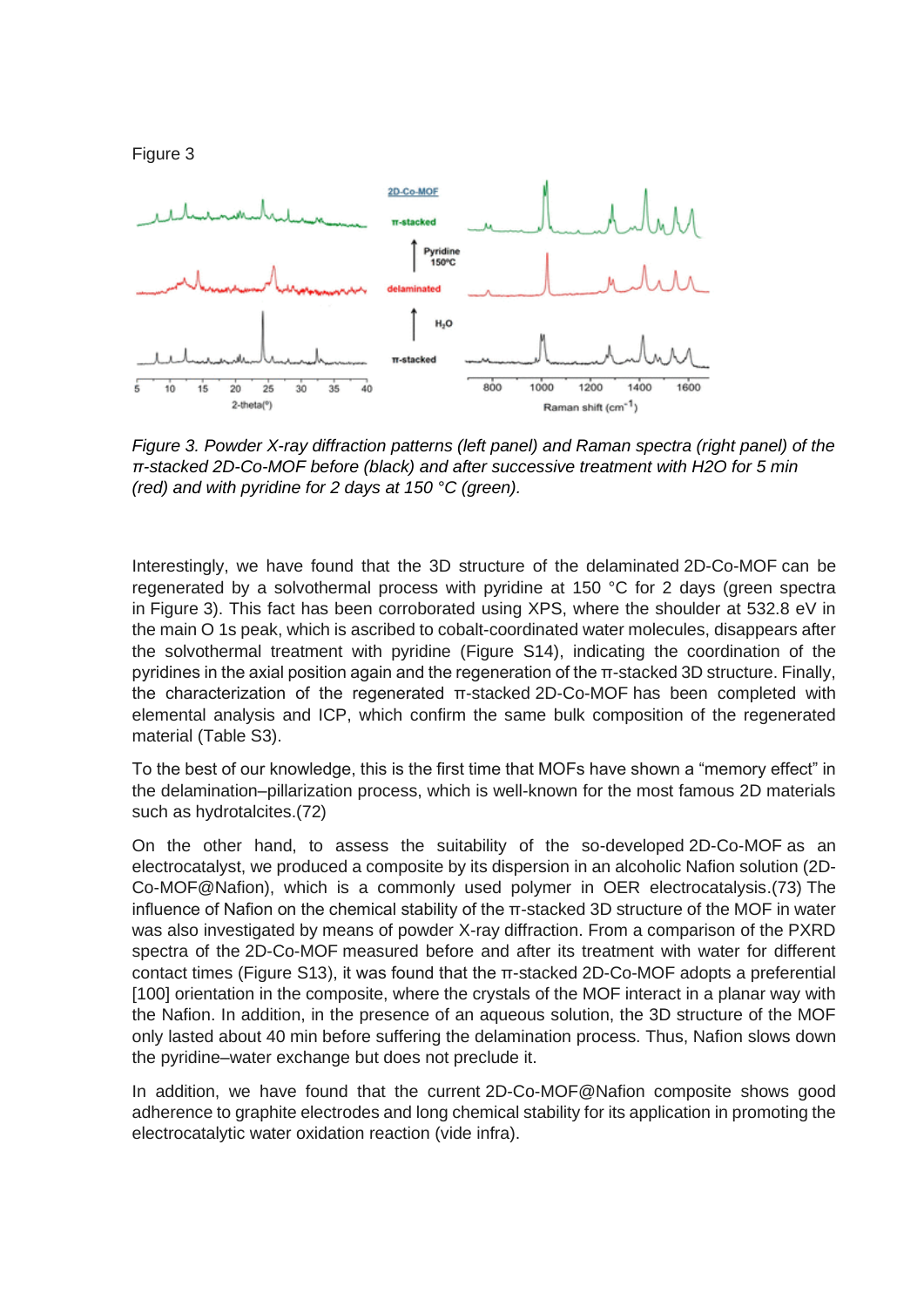### **Interplay between Redox Electrochemistry and Coordinative Chemistry of the 2D-Co-MOF@Nafion Composite**

We first investigated the electrochemical redox conversion of the 2D-Co-MOF@Nafion composite in the absence of water by measuring the voltammetric response of a pyrolytic graphite electrode coated with the MOF composite in an acetonitrile solution containing 0.1 M [Et4N]PF6. As shown in [Figure](https://pubs.acs.org/doi/10.1021/jacs.0c08882#fig4) [4a](https://pubs.acs.org/doi/10.1021/jacs.0c08882#fig4), its electrochemical response is characterized by two pairs of voltammetric waves located at 0.65 V (wave I) and 1.38 V (wave II) vs NHE, which correspond to the Co(II)/Co(III) and Co(III)/Co(IV) redox conversions, respectively[.\(38\)](javascript:void(0);)

#### Figure 4



*Figure 4. (a) Cyclic voltammogram of a pyrolytic graphite electrode modified with Nafion (gray dashed line) or with 2D-Co-MOF@Nafion (black line) recorded at 0.05 V s–1 in acetonitrile. (b) Cyclic voltammograms recorded at 0.05 V s–1 in aqueous 0.1 M SPB solution pH 7 at 25 °C before (blue line) and after (red line) electrochemical activation of 2D-Co-MOF@Nafion deposited on a pyrolytic graphite electrode and (c) corresponding Nyquist plots measured at 1.1 V vs NHE, before (blue symbols) and after (red symbols) electrochemical activation. Solid lines are the best fits using the equivalent circuit of the inset plot with the parameter values reported in [Table S5.](https://pubs.acs.org/doi/suppl/10.1021/jacs.0c08882/suppl_file/ja0c08882_si_001.pdf) (d) Cyclic voltammograms of a pyrolytic graphite electrode modified with 2D-Co-MOF@Nafion recorded at 0.05 V s–1 and 25 °C in an aqueous 0.1M SPB solution at the indicated pHs and (e) the corresponding E vs pH plot estimated at 8 μA (red symbols) and 40 μA (green symbols).*

#### **Electrochemical Activation in Aqueous Solutions**

In an aqueous 0.1 M sodium phosphate buffer solution (SPB) at pH 7, observation of a significant cobalt redox conversion requires electrochemical activation of the so-modified electrode by applying a positive enough potential of 1.2 V (vs NHE) for at least 30 min, as evidenced by comparing the voltammograms measured before (blue line) and after (red line) electrochemical activation [\(Figure](https://pubs.acs.org/doi/10.1021/jacs.0c08882#fig4) [4b](https://pubs.acs.org/doi/10.1021/jacs.0c08882#fig4)). As described above, the presence of the Nafion in the 2D-Co-MOF@Nafion composite slows down the pyridine–water exchange but does not preclude it. According to this finding, the cobalt centers of the delaminated 2D-Co-MOF@Nafion-modified electrode equilibrated in the aqueous buffer solution are coordinated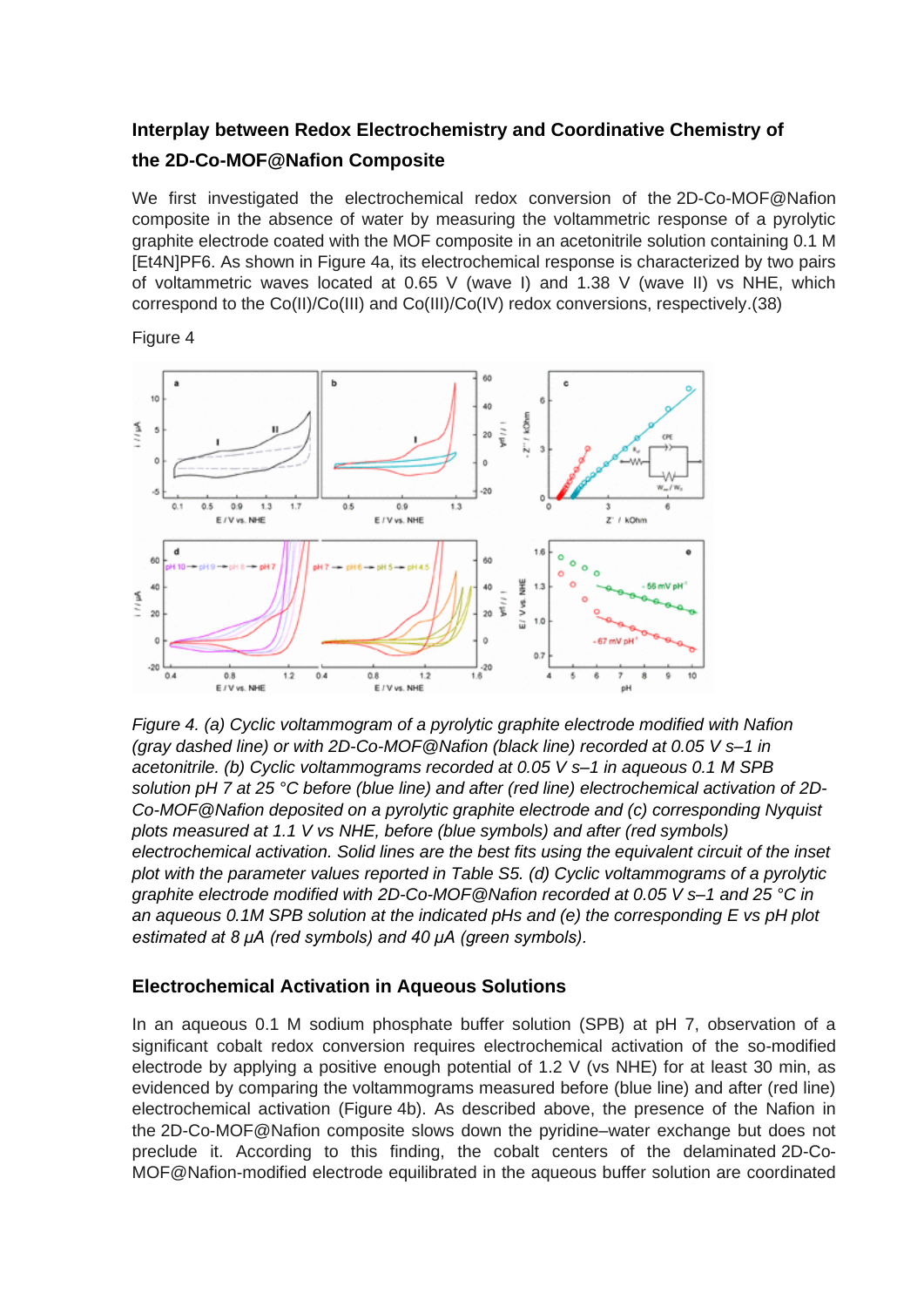axially to water molecules. Thus, the initial electroinactivity can be tentatively ascribed to a limitation of the ionic migration across the film that is required to compensate for the interfacial charge developed during the redox conversion of the cobalt centers. This limitation may originate from the compactness of the hydrophobic domains of Nafion. To probe this possibility, we have measured the voltammetric features of distinct 2D-Co-MOF@Nafion composites differing in the Nafion content [\(Figure S21\)](https://pubs.acs.org/doi/suppl/10.1021/jacs.0c08882/suppl_file/ja0c08882_si_001.pdf), observing that an increase of the Nafion content attenuates the incipient voltammetric features associated with the redox conversion of the cobalt centers and the OER. This finding corroborates the initial blocking properties of the Nafion film and suggests that the enhancement of the electrocatalytic current during the electrochemical activation of the composite might result from a decompaction of the film. On the other hand, for the electrochemically activated electrode, only the first cobalt voltammetric wave (at ca. 1.04 V vs NHE) is well resolved due to concomitant contribution of the exponentially increasing electrocatalytic current associated with the oxygen evolution reaction. Bearing in mind that the electrocatalytically active species are the Co(IV)–oxo or Co(III)–oxyl radicals[,\(56,63,74\)](javascript:void(0);) the proximity of the OER current to the cobalt voltammetric wave indicates that the formation of the above species is favored in aqueous solution with respect to the formation of Co(IV) in acetonitrile. To get more information on the cobalt-mediated electrocatalytic oxidation of water, we measured the voltammetric response of the 2D-Co-MOF@Nafion composite for different acetonitrile/water ratios by adding variable volumes of an aqueous sodium phosphate buffer at pH 7 to the initial acetonitrile solution in the electrochemical cell [\(Figure S22\)](https://pubs.acs.org/doi/suppl/10.1021/jacs.0c08882/suppl_file/ja0c08882_si_001.pdf). The increase in the exponential-like voltammetric feature located at E > 1.3 V (vs NHE) with the water content clearly indicates that it corresponds to the electrocatalytic oxidation of water. On the other hand, the small hysteresis between the forward and backward currents reveals that the electrocatalytic process is partially limited by water diffusion, since otherwise either a sigmoidal (absence of mass transport control) or peaked (full mass transport control) voltammetric feature is expected[.\(75,76\)](javascript:void(0);)

Furthermore, analysis of the scan rate dependence of anodic wave I [\(Figure S23\)](https://pubs.acs.org/doi/suppl/10.1021/jacs.0c08882/suppl_file/ja0c08882_si_001.pdf) reveals that the Co(II)/Co(III) redox conversion is fast for low scan rates ( $\leq 0.5$  V s–1, surface-confined behavior) and becomes limited by the charge transport across the film for higher scan rates (diffusion-like behavior).

To get more insights into the effect of the electrochemical activation, electrochemical impedance spectra (EIS) of the immobilized 2D-Co-MOF@Nafion composite were measured at 1.1 V (vs NHE) before and after its electrochemical activation (Nyquist plots in [Figure](https://pubs.acs.org/doi/10.1021/jacs.0c08882#fig4) [4c](https://pubs.acs.org/doi/10.1021/jacs.0c08882#fig4)). Before the electrochemical activation (blue symbols), the EI spectrum shows the typical shape expected for a diffusion-controlled redox process with a limiting linear segment of slope ∼1 in the low-frequency region (high Z′ values). This spectrum was quantitatively reproduced (solid line) with the equivalent circuit depicted in the inset of [Figure](https://pubs.acs.org/doi/10.1021/jacs.0c08882#fig4) [4c](https://pubs.acs.org/doi/10.1021/jacs.0c08882#fig4) (or in [Figure S25\)](https://pubs.acs.org/doi/suppl/10.1021/jacs.0c08882/suppl_file/ja0c08882_si_001.pdf), where Rsf stands for the solution and film resistance, CPE for the constant phase element, and W∞ for the semi-infinite diffusion Warburg element (optimum fitting parameter values are reported in [Table S5 and Figures S24 and S25](https://pubs.acs.org/doi/suppl/10.1021/jacs.0c08882/suppl_file/ja0c08882_si_001.pdf) and the corresponding Bode plots in [Figure](https://pubs.acs.org/doi/suppl/10.1021/jacs.0c08882/suppl_file/ja0c08882_si_001.pdf)  [S24\)](https://pubs.acs.org/doi/suppl/10.1021/jacs.0c08882/suppl_file/ja0c08882_si_001.pdf). After electrochemical activation, the x intercept of the spectrum (equal to Rsf) shifted toward a lower Z′ value, which reveals an increase in the ionic migration rate across the MOF, and the low-frequency region showed an upward curvature, which is typical of a finite diffusioncontrolled electron transfer across the film[.\(77−81\)](javascript:void(0);) This spectrum was quantitatively reproduced by the equivalent circuit depicted in the inset of [Figure](https://pubs.acs.org/doi/10.1021/jacs.0c08882#fig4) [4c](https://pubs.acs.org/doi/10.1021/jacs.0c08882#fig4) (or in [Figure S25\)](https://pubs.acs.org/doi/suppl/10.1021/jacs.0c08882/suppl_file/ja0c08882_si_001.pdf), provided that the semi-infinite diffusion W∞ element was replaced by the finite-diffusion element with a totally reflecting boundary Wo (optimum fitting parameter values are reported in [Table S5\)](https://pubs.acs.org/doi/suppl/10.1021/jacs.0c08882/suppl_file/ja0c08882_si_001.pdf). The change from semi-infinite to finite diffusion is consistent with an increase in the electron transfer rate across the film. Overall, these results reveal that electrochemical activation facilitates both ionic migration and electron transfer across the Co-MOF composite.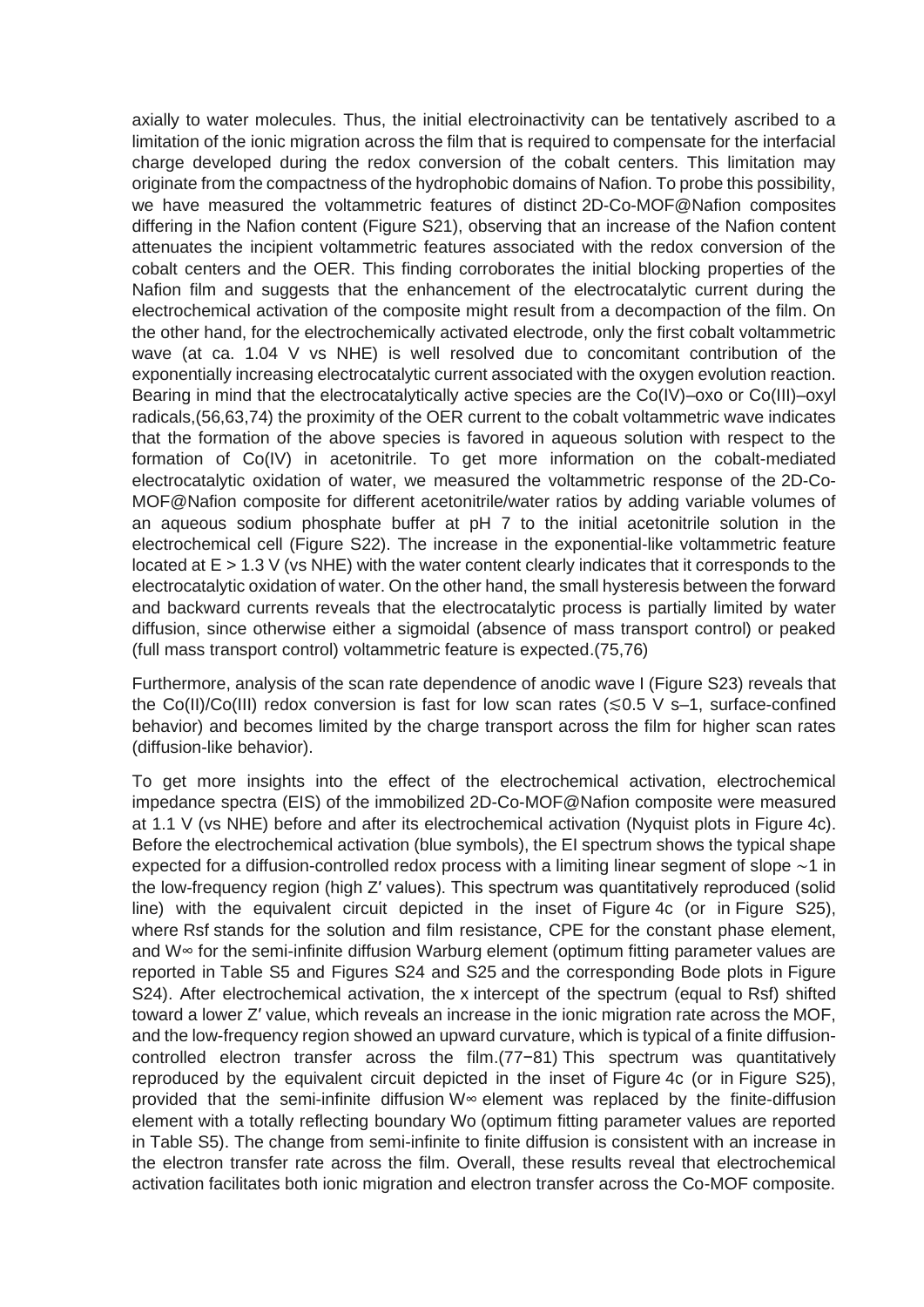To explore whether the electrochemical activation leads to structural and/or coordinative changes, we have measured the Raman, PXRD, and XPS spectra, as well as the FESEM and FIB images and EDX analysis of the composite before and after its electrochemical activation at 1.2 V (vs NHE) for different exposition times, where an extensive OER takes place. The insensitivity of the Raman and PXRD spectra [\(Figures S16 and S17\)](https://pubs.acs.org/doi/suppl/10.1021/jacs.0c08882/suppl_file/ja0c08882_si_001.pdf) to the electrolysis time reveals that the cobalt centers maintain their coordination sphere and the individual nanosheets preserve their double-layer structure during their electrochemical activation. XPS spectra [\(Figure S18 and Table S4\)](https://pubs.acs.org/doi/suppl/10.1021/jacs.0c08882/suppl_file/ja0c08882_si_001.pdf) corroborate these findings and also reveal that electrochemical activation does not affect the oxidation state of the cobalt centers in their resting state Co(II), where the presence of CoOx has not been detected. On the other hand, FESEM and FIB images [\(Figures S19 and S20\)](https://pubs.acs.org/doi/suppl/10.1021/jacs.0c08882/suppl_file/ja0c08882_si_001.pdf) and the EDX analysis [\(Figure S19\)](https://pubs.acs.org/doi/suppl/10.1021/jacs.0c08882/suppl_file/ja0c08882_si_001.pdf) clearly show that cobalt centers are homogeneously distributed in the composite, thus ruling out metal aggregation. These results reveal that delaminated double nanosheets retain their crystallinity and morphology during extensive OER.

Altogether, these findings suggest that the enhancement in the electrocatalytic activity during the electrochemical activation of the composite might originate from an increase in the ionic permeability of the film, as evidenced by a decrease in its electrical resistance determined by electrochemical impedance spectroscopy, rather than from induced structural changes. Along this line, we speculate that the generation of oxygen microbubbles during electrochemical water oxidation might contribute to the formation of microchannels in the film that facilitate the accessibility of the electrolyte to the cobalt centers.

#### **Mechanistic Insights**

The exchange of pyridine ligands by water molecules is expected to facilitate charge compensation in the electrochemical oxidation of the cobalt centers by ionization of the corresponding water-derived ligands. To probe this issue and provide a more complete redox speciation of the immobilized 2D-Co-MOF, we have studied the effect of the solution pH on its voltammetric response by using sodium phosphate buffer [\(Figure](https://pubs.acs.org/doi/10.1021/jacs.0c08882#fig4) [4d](https://pubs.acs.org/doi/10.1021/jacs.0c08882#fig4)). It should be noted that the 2D-Co-MOF@Nafion-modified electrode was equilibrated in the aqueous buffer solution, so that the starting cobalt species was Co2+(OH2). With an electrochemically activated 2D-Co-MOF@Nafion in a 0.1 M SPB solution of pH 10 as the starting material, a decrease in the solution pH resulted in the shift of the cobalt voltammetric wave toward more positive potentials with a slope of ca. −60 mV/pH up to pH 6.5 [\(Figure](https://pubs.acs.org/doi/10.1021/jacs.0c08882#fig4) [4e](https://pubs.acs.org/doi/10.1021/jacs.0c08882#fig4)). This linear dependence is typical of a redox conversion involving a proton-coupled electron transfer with the same number of exchanged protons and electrons. Bearing in mind that the pKa value of the water molecule coordinated to Co(III) in molecular complexes is within the range 5–[7\(65,82,83\)](javascript:void(0);) and that of water coordinated to Co(II) in polyoxometalates is greater than 10[,\(61,84\)](javascript:void(0);) the above pH dependence is consistent with a deprotonation of the coordinating water molecule upon oxidation of the Co(II) centers according to  $Co^{II}$  – OH<sub>2</sub> =  $Co^{III}$  – OH<sub>1</sub> +  $e^-$  + H<sup>+</sup>

Below pH 6.0, a progressive, irreversible loss of the cobalt voltammetric wave occurs until it disappears at pH < 5. The concomitant decrease of OER current corroborates the catalytic role of the cobalt centers. Bearing in mind that the pKa values of the two carboxylic acid substituents of the bda ligand are 1.5 and 3.[0\(85\)](javascript:void(0);) and the pKa values of the two pyridyl nitrogens of 2,2′-bipyridine are 1.8 and 4.5[,\(86,87\)](javascript:void(0);) the irreversible loss of the electrochemical activity can be ascribed to the MOF breakdown induced by protonation of the bda acid/base groups.

The voltammetric branch associated with the electrocatalytic oxidation of water shifts with the solution pH in a way similar to that for the cobalt voltammetric features (green symbols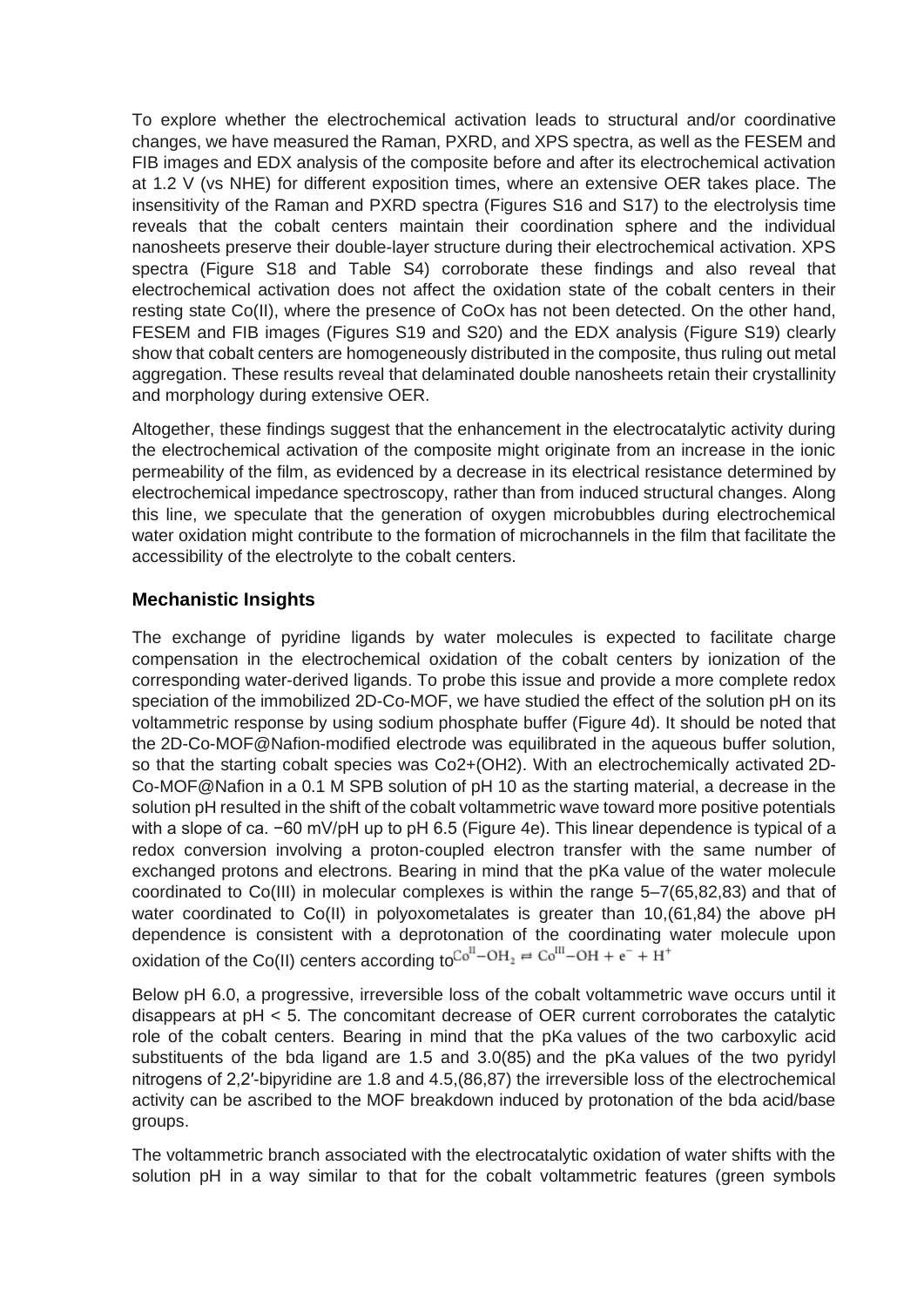in [Figure](https://pubs.acs.org/doi/10.1021/jacs.0c08882#fig4) [4e](https://pubs.acs.org/doi/10.1021/jacs.0c08882#fig4)), indicating that the cobalt-mediated electrocatalysis of the OER proceeds through a series of proton-coupled electron transfers with the same number of exchanged electrons and protons.

On the basis of the above electrochemical and spectroscopic results, the mechanism shown in [Figure](https://pubs.acs.org/doi/10.1021/jacs.0c08882#fig5) [5](https://pubs.acs.org/doi/10.1021/jacs.0c08882#fig5) for the redox conversion and electrocatalytic water oxidation involving the 2D-Co-MOF@Nafion composite in aqueous solution is proposed. First, electrochemical oxidation of the cobalt centers (Co2+–OH2, 1) at ∼1.04 V vs NHE is accompanied by ionization of the water ligand to produce Co3+–OH (2) via a proton-coupled electron transfer (PCET). Then, a second PCET at a somewhat more positive potential is expected to produce the oxo intermediate Co4+═O (3), which has a significant Co3+oxyl radical character (Co3+–O•, 4), which has been recognized to be the catalytically active species for the OER. From the different mechanisms proposed for the cobalt-mediated O–O bond formation[,\(55−61\)](javascript:void(0);) direct coupling between two Co4+= O (or Co3+– O•) moieties of the same nanosheet is discarded because of the large Co $\cdots$ Co distance (4.69 Å). The lack of a second water-derived ligand in the cobalt centers rules out the geminal coupling. On the other hand, the increase in the film ionic permeation during the electrochemical activation of the composite indicates that the OER electrocatalysis requires a good accessibility of the electrolyte to the cobalt centers that is fulfilled if delaminated nanosheets are well separated from each other. However, this scenario does not favor the intersheet radical coupling mechanism, as it requires quite small intersheet distances for the formation of the corresponding dinuclear moiety. This situation is in contrast to that found in cobalt oxide, where the radical coupling mechanism is a realistic scenario, as it involves two surface oxo bridged cobalt centers with good accessibility for the electrolyte. Since for the current system the above two requirements (proximity and electrolyte accessibility) cannot be simultaneously fulfilled, the more plausible scenario for the OER mechanism is the mononuclear water nucleophilic attack to Co4+= O or Co3+– O• to produce the hydroperoxide intermediate Co3+–O–OH (5) via a PCET, which may be facilitated by the bipyridine equatorial ligands as in the case of the highly efficient cobalt porphyrins[.\(62\)](javascript:void(0);) Finally, intermediate 5 reacts with water to form the oxygen molecule and regenerate the resting state of cobalt Co2+–OH2 through another PCET.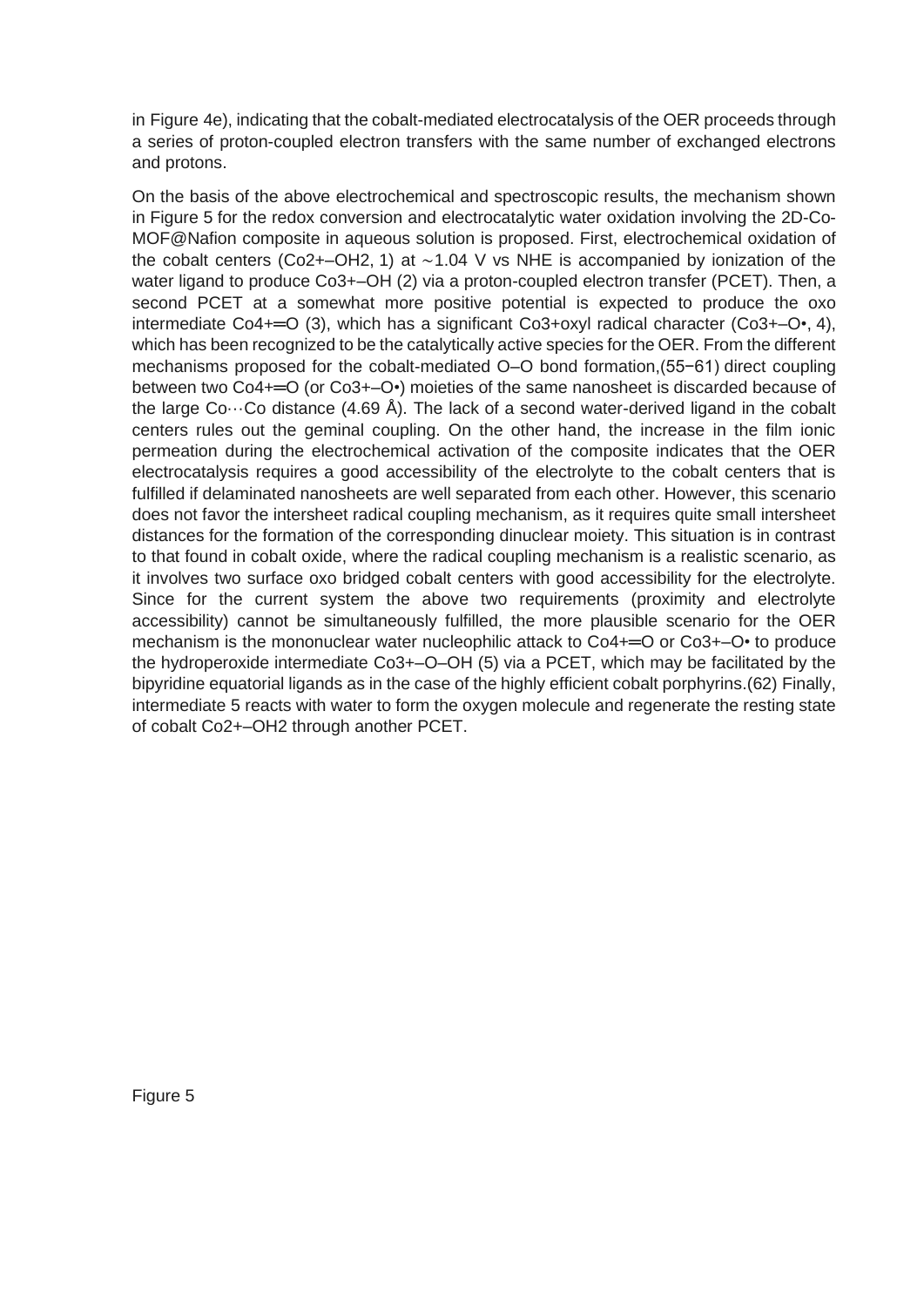

*Figure 5. Proposed mechanism for the electrocatalytic oxygen evolution reaction mediated by 2D-Co-MOF at neutral pH.*

#### **Benchmarking the Electrocatalytic Performance of the 2D-Co-**

#### **MOF@Nafion Composite for the Water Oxidation Reaction**

In order to assess the electrocatalytic activity of 2D-Co-MOF@Nafion composite toward the OER in neutral solution, steady-state polarization curves were measured by means of rotating disk voltammetry. [Figure](https://pubs.acs.org/doi/10.1021/jacs.0c08882#fig6) [6a](https://pubs.acs.org/doi/10.1021/jacs.0c08882#fig6) depicts the polarization curves recorded in neutral media with 2D-Co-MOF and the typical OER electrocatalysts RuO2, IrO2, and Co3O4, all of them codeposited with Nafion onto a graphite electrode. The electrocatalytic onset potentials were 1.73, 1.65, 1.77, and 1.84 V vs RHE for 2D-Co-MOF, RuO2, IrO2, and Co3O4, respectively. The corresponding overpotential values at 2 mA cm–2 were 548, 404, 680, and 595 mV for 2D-Co-MOF, RuO2, IrO2, and Co3O4, respectively. Note that the overpotential value of 2D-Co-MOF is similar to the values reported for the most active cobalt-MOF based catalysts at pH 7 [\(Table S6\)](https://pubs.acs.org/doi/suppl/10.1021/jacs.0c08882/suppl_file/ja0c08882_si_001.pdf).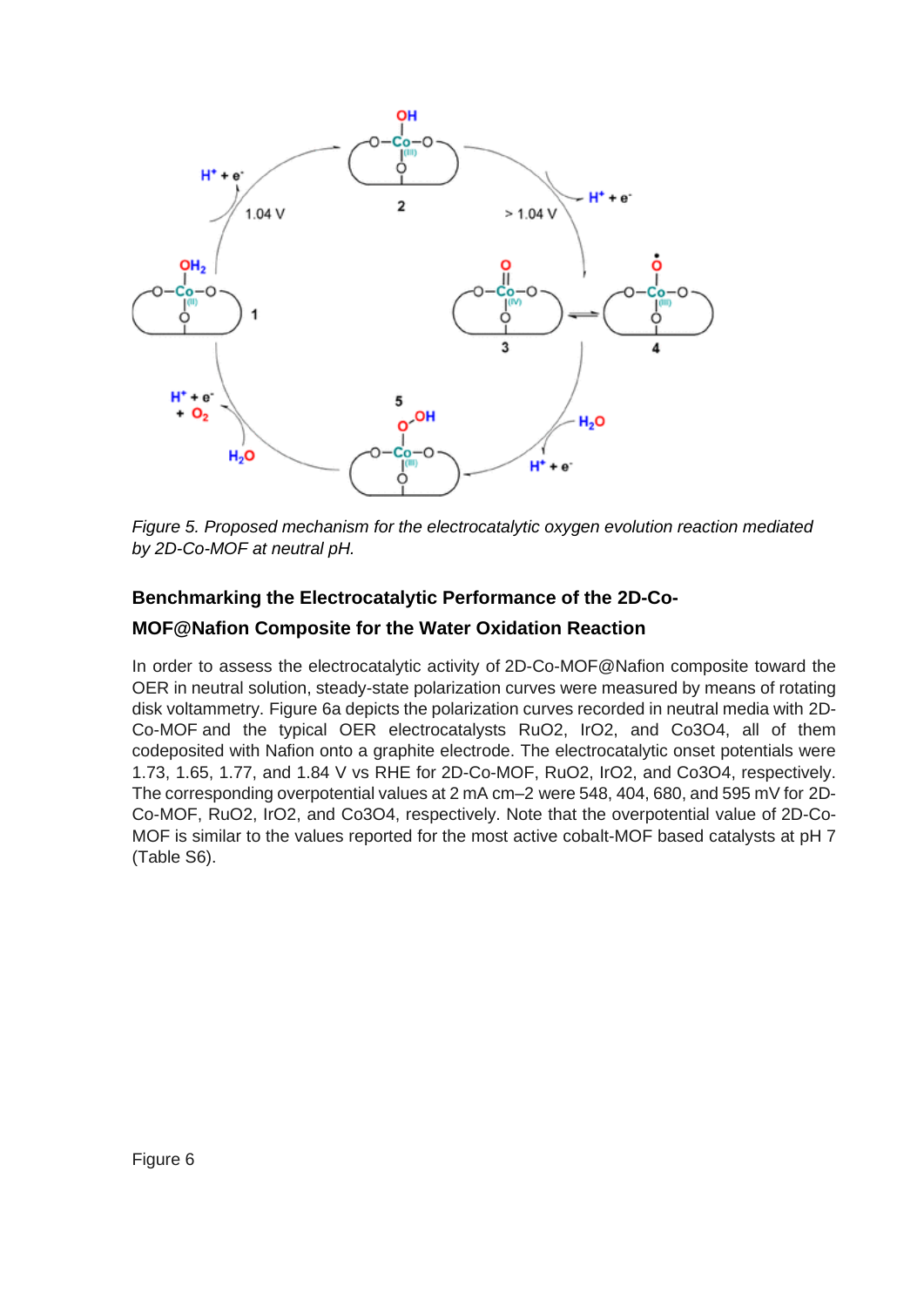

*Figure 6. (a) Rotating disk voltammograms recorded at 5 mV s–1 and 1500 rpm and (b) steady-state Tafel plots of a pyrolytic graphite electrode modified with the indicated electrocatalyst in a 0.1 M SPB solution pH 7 at 25 °C. (c) Consecutive chronoamperograms at 1.8 V vs RHE for a 2D-Co-MOF@Nafion-modified graphite electrode in an aqueous 0.1 M SPB solution with pH 7 at 25 °C. Inset plot: rotating disk voltammograms measured at 5 mV s–1 before (red line) and after (green line) the chronoamperometric experiment. (d) Chronoamperograms at 1.8 V vs RHE for a 2D-Co-MOF@Nafion-modified graphite electrode in an aqueous 0.1 M SPB solution with pH 7 at 25 °C for several on/off reaction cycles. Inset plot: rotating disk voltammograms measured at 5 mV s–1 after catalytic run at day 1 (red line), day 3 (green line), and day 7 (purple line).*

The kinetics of the electrocatalytic OER mediated by the different electrocatalysts was assessed from the corresponding Tafel plot [\(Figure](https://pubs.acs.org/doi/10.1021/jacs.0c08882#fig6) [6b](https://pubs.acs.org/doi/10.1021/jacs.0c08882#fig6)) obtained from the chronoamperometric steady-state current density data measured for a sequence of 0.01 V potential steps. 2D-Co-MOF exhibits a Tafel slope (TS) value of  $88 \pm 4$  mV dec-1, which is similar to those obtained with RuO2 and Co3O4 and lower than that of IrO2. To the best of our knowledge, this is the best value among known cobalt MOF catalysts operating in neutral media. The turnover frequency (TOF) value was determined from the expression  $TOF = i/4Q$  (where i is the current intensity at a given overpotential and Q is the Faradaic charge under the baseline-corrected voltammetric peak preceding the electrocatalytic branch). A value of 0.034 s–1 was obtained for the TOF of 2D-Co-MOF at an overpotential of 400 mV with  $Q = 2.5 \times 10^{-5}$  C (which corresponds to 2.6 × 10–10 mol of electroactive cobalt). It should be remarked that this TOF value is superior to those reported for similar electrocatalyst[s\(27\)](javascript:void(0);) [\(Table S6\)](https://pubs.acs.org/doi/suppl/10.1021/jacs.0c08882/suppl_file/ja0c08882_si_001.pdf). The effect of the amount of electroactive 2D-Co-MOF on the OER electrocatalysis has been also evaluated [\(Figure S26\)](https://pubs.acs.org/doi/suppl/10.1021/jacs.0c08882/suppl_file/ja0c08882_si_001.pdf). An increase in the electroactive cobalt population, obtained by increasing the electrochemical activation time, results in an increase in the electrocatalytic current density at a given potential and a decrease in the corresponding overpotential at a given current density. However, the TOF value determined at an overpotential of 400 mV decreases upon increasing the electroactive population, until it levels off at ∼ 0.035 s–1 for an electroactive population of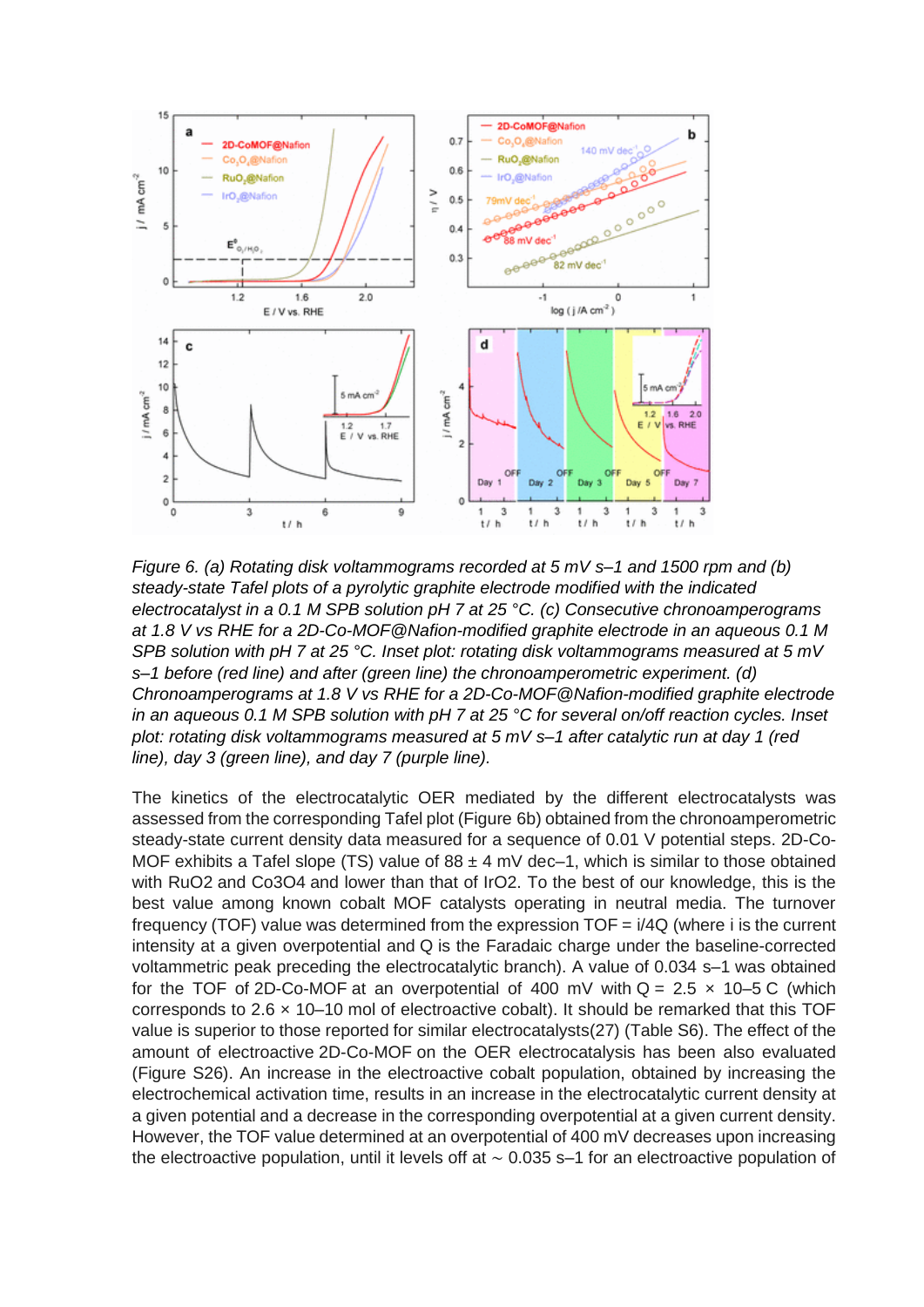2.0  $\times$  10–10 mol. This dependence reveals that not all cobalt centers catalyze the water oxidation reaction at the same level.

The improved activity for the water oxidation reaction of the 2D-Co-MOF@Nafion composite electrocatalyst can be ascribed to both a more efficient charge transport across the catalyst film and a facilitated water nucleophilic attack to the active centers presumably by the presence of nitrogen-containing aromatic equatorial ligands.

The operational stability and long-term durability of the electrocatalyst during the OER have also been explored. First, the chronoamperometric current for the 2D-Co-MOF@Nafionmodified graphite electrode was measured at 1.8 V (vs RHE) for three consecutive water electrolysis cycles that lasted 9 h [\(Figure](https://pubs.acs.org/doi/10.1021/jacs.0c08882#fig6) [6c](https://pubs.acs.org/doi/10.1021/jacs.0c08882#fig6)). The chronoamperograms are characterized by an initial decrease in the current that can be ascribed to the formation of oxygen bubbles at the electrode surface, thereby affecting the water transport inside the multilayered film [\(Figure](https://pubs.acs.org/doi/suppl/10.1021/jacs.0c08882/suppl_file/ja0c08882_si_001.pdf)  [S27\)](https://pubs.acs.org/doi/suppl/10.1021/jacs.0c08882/suppl_file/ja0c08882_si_001.pdf). Then, the current approaches a steady state value of ∼2 mA cm–2 in each chronoamperogram, with a negligible decrease in the current density at the end of the 9 h of operation. The similarity of the polarization curves of fully activated 2D-Co-MOF@Nafion measured before and after the water electrolysis experiment, depicted in the inset plot of [Figure](https://pubs.acs.org/doi/10.1021/jacs.0c08882#fig6) [6c](https://pubs.acs.org/doi/10.1021/jacs.0c08882#fig6), reflects the high stability of this material. Moreover, a Faradaic efficiency value of 77% of 2D-Co-MOF for the OER reaction was determined after extensive water electrolysis, reflecting that the current density mostly originates from water oxidation. Additionally, the analysis of the electrolytic solution after extensive water electrolysis by UPLC-HRMS (Q-ToF) reveals the presence of small amounts of pyridine and Nafion [\(Figure S15\)](https://pubs.acs.org/doi/suppl/10.1021/jacs.0c08882/suppl_file/ja0c08882_si_001.pdf), which is consistent with the aforementioned pyridine–water ligand exchange and with a certain composite peeling off during water electrolysis. It should be noted that the solution pH remains unchanged during water electrolysis.

The recyclability of the catalyst has also been examined along several successive catalytic runs with on/off cycles that lasted 7 days, checking its resistance to activity loss. As can be seen in [Figure](https://pubs.acs.org/doi/10.1021/jacs.0c08882#fig6) [6d](https://pubs.acs.org/doi/10.1021/jacs.0c08882#fig6), the current density decreases by 50% after five recycles over 7 days. However, the rotating disk voltammograms recorded after each catalytic run reveal that the 2D-Co-MOF@Nafion composite retains a remarkable electrocatalytic performance without significant activity loss (inset plot in [Figure](https://pubs.acs.org/doi/10.1021/jacs.0c08882#fig6) [6d](https://pubs.acs.org/doi/10.1021/jacs.0c08882#fig6)).

Overall, the long-term stability of delaminated 2D-Co-MOF in the composite is consistent with the absence of significant structural changes in the composite during extensive OER, as described in the previous section.

### **Conclusions**

In summary, the synthesis of a new cobalt MOF based on a two-layered core that is strongly connected by intermolecular bonds has been developed. The use of a well-defined cobalt cluster as the starting compound for the synthesis directs the construction of a Co-MOF with an unusual topology. In this MOF, the layered double nanosheets are held together by  $\pi-\pi$ stacking interactions between labile pyridine ligands. It has been shown that this material delaminates in the presence of water and that the original 3D layered structure can be regenerated by solvothermal treatment with pyridine, so that the individual nanosheets have associated memory.

Dispersion of the so-synthesized MOF in an alcoholic Nafion solution gives rise to a composite (2D-Co-MOF@Nafion) with good adherence to graphite electrodes and long-term chemical stability. Electrochemical activation of the 2D-Co-MOF@Nafion-modified electrode improves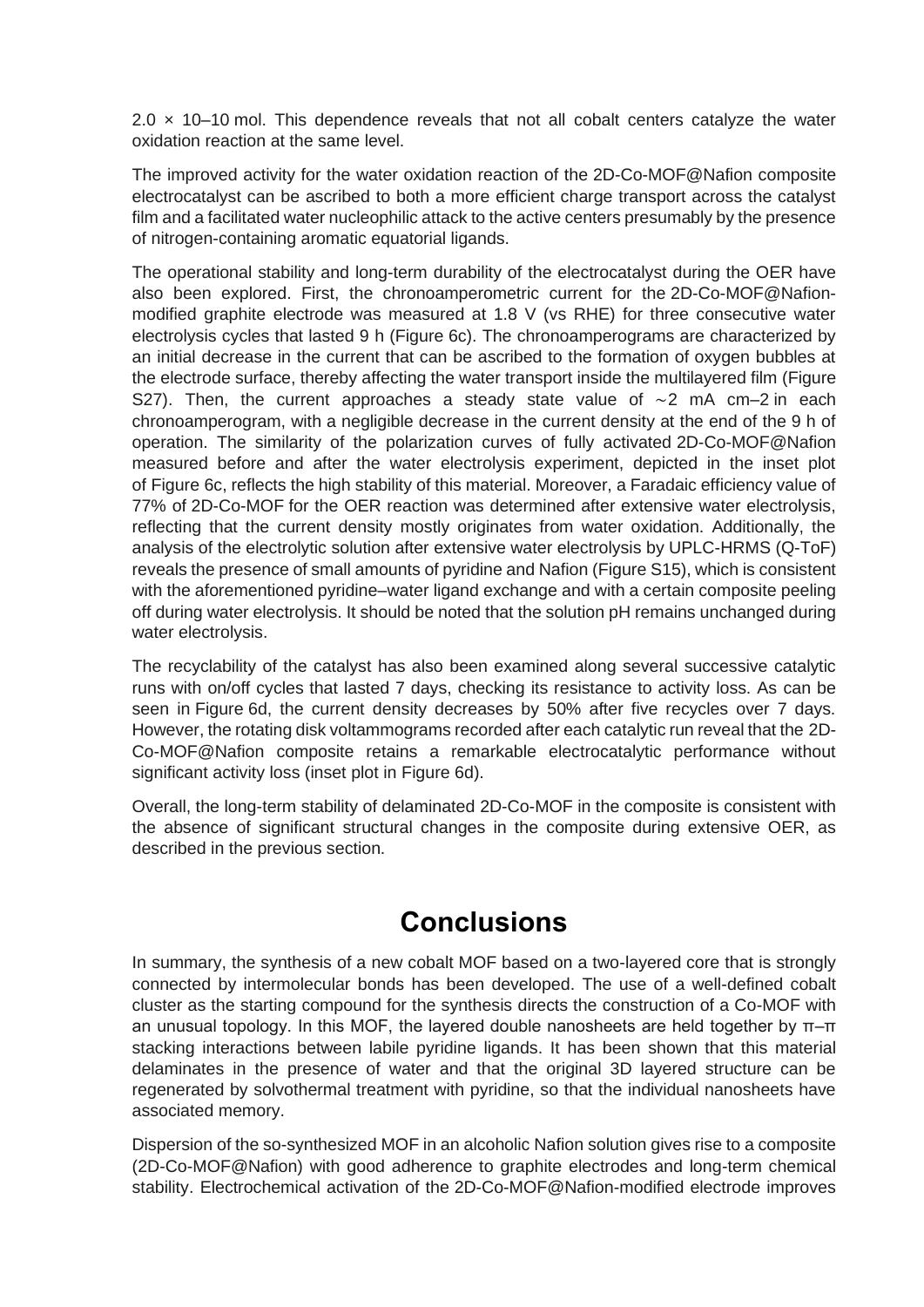both ionic migration and electron transfer across the film and promotes the formation of electrocatalytically active cobalt centers. The activated composite exhibits enhanced electrocatalytic activity for water oxidation in neutral media, with a TOF value and robustness superior to those reported for similar electrocatalysts operating under the same experimental conditions. On the basis of the particular topology of the new Co-MOF, with quite distant cobalt centers, and its spectroscopic and electrochemical characterization, a reaction pathway mechanism relying on mononuclear centers is proposed for the cobalt-mediated electrocatalytic OER. Its high electrocatalytic efficiency at neutral pH is tentatively attributed to the presence of nitrogen-containing aromatic equatorial ligands that presumably facilitate the water nucleophilic attack as in the case of cobalt porphyrins.

### **Acknowledgments**

Programs Severo Ochoa SEV-2016-0683 and María de Maeztu CEX2019-000919-M are gratefully acknowledged. S.G.-T. thanks the MINECO for her FPU Ph.D. contract FPU16/02117. P.O.-B. and G.M.E. thank MICCIN for their Ramón y Cajal contracts RYC-2014- 16620 and RYC-2013-14386. The authors acknowledge the financial support by the Spanish Government (RTI2018-096399-A-I00, RTI2018-101784-B-I00, CTQ2017-89528-P, and CTQ2014-52641-P) and Generalitat Valenciana (PROMETEU/2019/066). In addition, P.O.-B. thanks UPV for his grant PAID-06-18/SP20180172. The Electron Microscopy Service of the UPV is acknowledged for their help in sample characterization.

### **References**

- 1. Jiao, Y.; Zheng, Y.; Jaroniec, M.; Qiao, S. Z. Design of Electrocatalysts for Oxygen- and Hydrogen-Involving Energy Conversion Reactions. *Chem. Soc.* **[2](javascript:void(0);)**
- 2. Xia, B. Y.; Yan, Y.; Li, N.; Wu, H. B.; Lou, X. W.; Wang, X. A Metal-Organic Framework-Derived Bifunctional Oxygen Electrocatalyst. *Nat. Energy* **2016**, *1*, 1– 8, DOI: 10.1038/nenergy.2015.6
- 3. Ma, T. Y.; Dai, S.; Jaroniec, M.; Qiao, S. Z. Metal-Organic Framework Derived Hybrid Co3O4-Carbon Porous Nanowire Arrays as Reversible Oxygen Evolution Electrodes. *J. Am. Chem. Soc.* **2014**, *136*, 13925– 13931, DOI: 10.1021/ja5082553
- 4. Piccinin, S.; Sartorel, A.; Aquilanti, G.; Goldoni, A.; Bonchio, M.; Fabris, S. Water Oxidation Surface Mechanisms Replicated by a Totally Inorganic Tetraruthenium-Oxo Molecular Complex. *Proc. Natl. Acad. Sci. U. S. A.* **2013**, *110*, 4917– 4922, DOI: 10.1073/pnas.1213486110
- 5. Yin, Q.; Tan, J. M.; Besson, C.; Geletii, Y. V.; Musaev, D. G.; Kuznetsov, A. E.; Luo, Z.; Hardcastle, K. I.; Hill, C. L. A Fast Soluble Carbon-Free Molecular Water Oxidation Catalyst Based on Abundant Metals. *Science* **2010**, *328*, 342– 346, DOI: 10.1126/science.1185372
- 6. Gao, X.; Zhang, H.; Li, Q.; Yu, X.; Hong, Z.; Zhang, X.; Liang, C.; Lin, Z. Hierarchical NiCo<sub>2</sub>O<sub>4</sub> Hollow Microcuboids as Bifunctional Electrocatalysts for Overall Water-Splitting. *Angew. Chem., Int. Ed.* **2016**, *55*, 6290– 6294, DOI: 10.1002/anie.201600525
- 7. Jin, Y.; Wang, H.; Li, J.; Yue, X.; Han, Y.; Shen, P. K.; Cui, Y. Porous MoO<sup>2</sup> Nanosheets as Non-Noble Bifunctional Electrocatalysts for Overall Water Splitting. *Adv. Mater.* **2016**, *28*, 3785– 3790, DOI: 10.1002/adma.201506314
- 8. Chen, D.; Chen, C.; Baiyee, Z. M.; Shao, Z.; Ciucci, F. Nonstoichiometric Oxides as Low-Cost and Highly-Efficient Oxygen Reduction/Evolution Catalysts for Low-Temperature Electrochemical Devices. *Chem. Rev.* **2015**, *115*, 9869– 9921, DOI: 10.1021/acs.chemrev.5b00073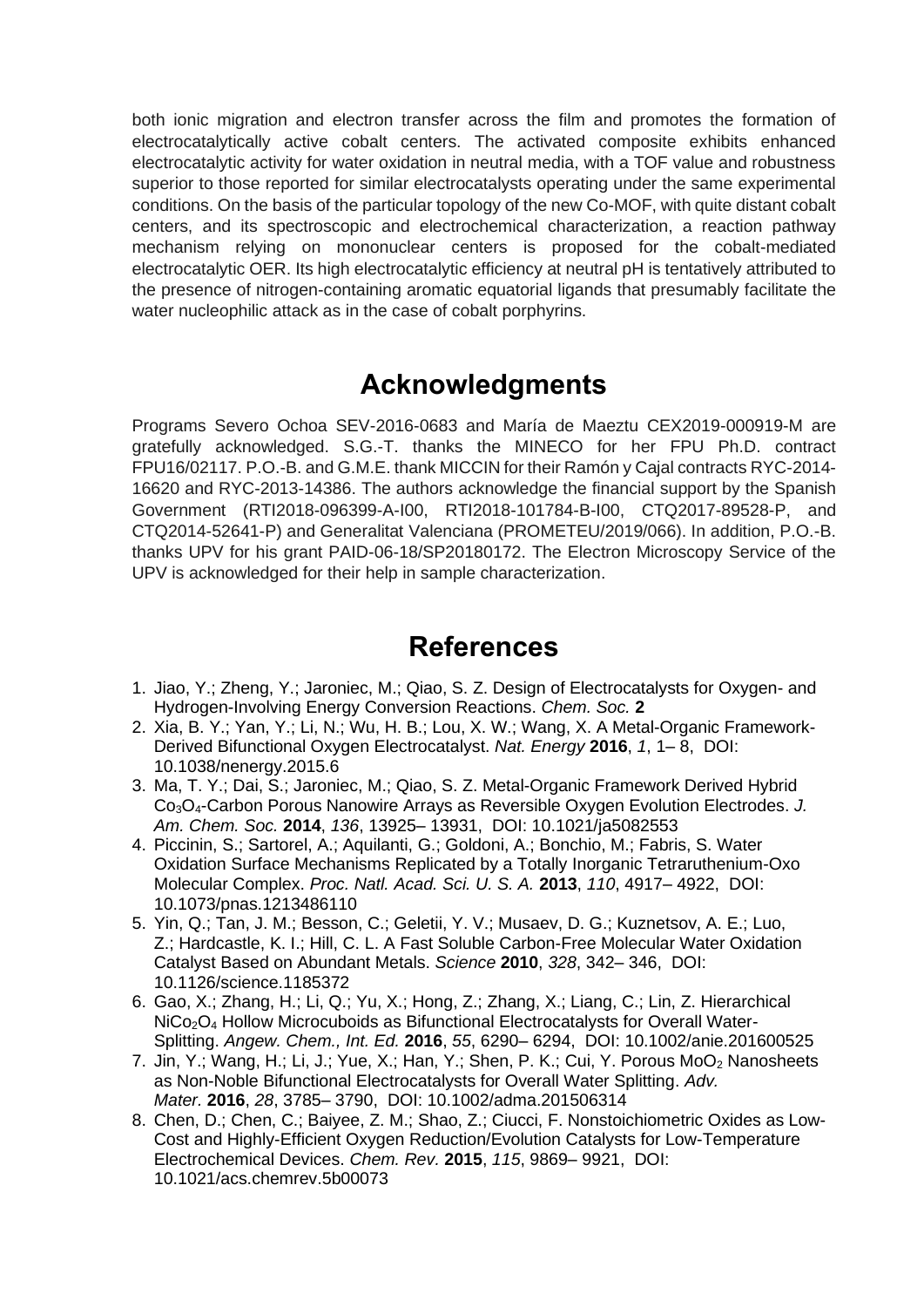- 9. Li, Y.; Dai, H. Recent Advances in Zinc-Air Batteries. *Chem. Soc. Rev.* **2014**, *43*, 5257– 5275, DOI: 10.1039/C4CS00015C
- 10. McCrory, C. C. L.; Jung, S.; Ferrer, I. M.; Chatman, S. M.; Peters, J. C.; Jaramillo, T. F. Benchmarking Hydrogen Evolving Reaction and Oxygen Evolving Reaction Electrocatalysts for Solar Water Splitting Devices. *J. Am. Chem. Soc.* **2015**, *137*, 4347– 4357, DOI: 10.1021/ja510442p
- 11. McCrory, C. C. L.; Jung, S.; Peters, J. C.; Jaramillo, T. F. Benchmarking Heterogeneous Electrocatalysts for the Oxygen Evolution Reaction. *J. Am. Chem. Soc.* **2013**, *135*, 16977– 16987, DOI: 10.1021/ja407115p
- 12. Minguzzi, A.; Fan, F. R. F.; Vertova, A.; Rondinini, S.; Bard, A. J. Dynamic Potential-PH Diagrams Application to Electrocatalysts for Water Oxidation. *Chem. Sci.* **2012**, *3*, 217– 229, DOI: 10.1039/C1SC00516B
- 13. Duan, J.; Chen, S.; Jaroniec, M.; Qiao, S. Z. Heteroatom-Doped Graphene-Based Materials for Energy-Relevant Electrocatalytic Processes. *ACS Catal.* **2015**, *5*, 5207– 5234, DOI: 10.1021/acscatal.5b00991
- 14. Ma, T. Y.; Ran, J.; Dai, S.; Jaroniec, M.; Qiao, S. Z. Phosphorus-Doped Graphitic Carbon Nitrides Grown In Situ on Carbon-Fiber Paper: Flexible and Reversible Oxygen Electrodes. *Angew. Chem., Int. Ed.* **2015**, *54*, 4646– 4650, DOI: 10.1002/anie.201411125
- 15. Ma, T. Y.; Cao, J. L.; Jaroniec, M.; Qiao, S. Z. Interacting Carbon Nitride and Iitanium Carbide Nanosheets for High-Performance Oxygen Evolution. *Angew. Chem., Int. Ed.* **2016**, *55*, 1138– 1142, DOI: 10.1002/anie.201509758
- 16. Davenport, T. C.; Ahn, H. S.; Ziegler, M. S.; Tilley, T. D. A Molecular Structural Analog of Proposed Dinuclear Active Sites in Cobalt-Based Water Oxidation Catalysts. *Chem. Commun.* **2014**, *50*, 6326– 6329, DOI: 10.1039/c3cc46865h
- 17. Passard, G.; Ullman, A. M.; Brodsky, C. N.; Nocera, D. G. Oxygen Reduction Catalysis at a Dicobalt Center: The Relationship of Faradaic Efficiency to Overpotential. *J. Am. Chem. Soc.* **2016**, *138*, 2925– 2928, DOI: 10.1021/jacs.5b12828
- 18. Kanan, M. W.; Nocera, D. G. In Situ Formation of an Oxygen-Evolving Catalyst in Neutral Water Containing Phosphate and Co<sup>2+</sup>. Science 2008, 321, 1072-1075, DOI: 10.1126/science.1162018
- 19. Ling, T.; Yan, D. Y.; Jiao, Y.; Wang, H.; Zheng, Y.; Zheng, X.; Mao, J.; Du, X. W.; Hu, Z.; Jaroniec, M.; Qiao, S. Z. Engineering Surface Atomic Structure of Single-Crystal Cobalt (II) Oxide Nanorods for Superior Electrocatalysis. *Nat. Commun.* **2016**, *7*, 1– 8, DOI: 10.1038/ncomms12876
- 20. Chen, S.; Qiao, S. Z. Hierarchically Porous Nitrogen-Doped Graphene NiCo<sub>2</sub>O<sub>4</sub> Hybrid Paper as an Advanced Electrocatalytic Water-Splitting Material. *ACS Nano* **2013**, *7*, 10190– 10196, DOI: 10.1021/nn404444r
- 21. Zhu, Y. P.; Ma, T. Y.; Jaroniec, M.; Qiao, S. Z. Self-Templating Synthesis of Hollow Co3O<sup>4</sup> Microtube Arrays for Highly Efficient Water Electrolysis. *Angew. Chem., Int. Ed.* **2017**, *56*, 1324– 1328, DOI: 10.1002/anie.201610413
- 22. Meng, C.; Ling, T.; Ma, T. Y.; Wang, H.; Hu, Z.; Zhou, Y.; Mao, J.; Du, X. W.; Jaroniec, M.; Qiao, S. Z. Atomically and Electronically Coupled Pt and CoO Hybrid Nanocatalysts for Enhanced Electrocatalytic Performance. *Adv. Mater.* **2017**, *29*, 1604607– 1606613, DOI: 10.1002/adma.201604607
- 23. Hu, H.; Guan, B.; Xia, B.; Lou, X. W. Designed Formation of  $Co<sub>3</sub>O<sub>4</sub>/NiCo<sub>2</sub>O<sub>4</sub> Double-$ Shelled Nanocages with Enhanced Pseudocapacitive and Electrocatalytic Properties. *J. Am. Chem. Soc.* **2015**, *137*, 5590– 5595, DOI: 10.1021/jacs.5b02465
- 24. Jin, H.; Wang, J.; Su, D.; Wei, Z.; Pang, Z.; Wang, Y. In Situ Cobalt–Cobalt Oxide/N-Doped Carbon Hybrids As Superior Bifunctional Electrocatalysts for Hydrogen and Oxygen Evolution. *J. Am. Chem. Soc.* **2015**, *137*, 2688– 2694, DOI: 10.1021/ja5127165
- 25. Zhang, Y.; Ouyang, B.; Xu, J.; Jia, G.; Chen, S.; Rawat, R. S.; Fan, H. J. Rapid Synthesis of Cobalt Nitride Nanowires: Highly Efficient and Low-Cost Catalysts for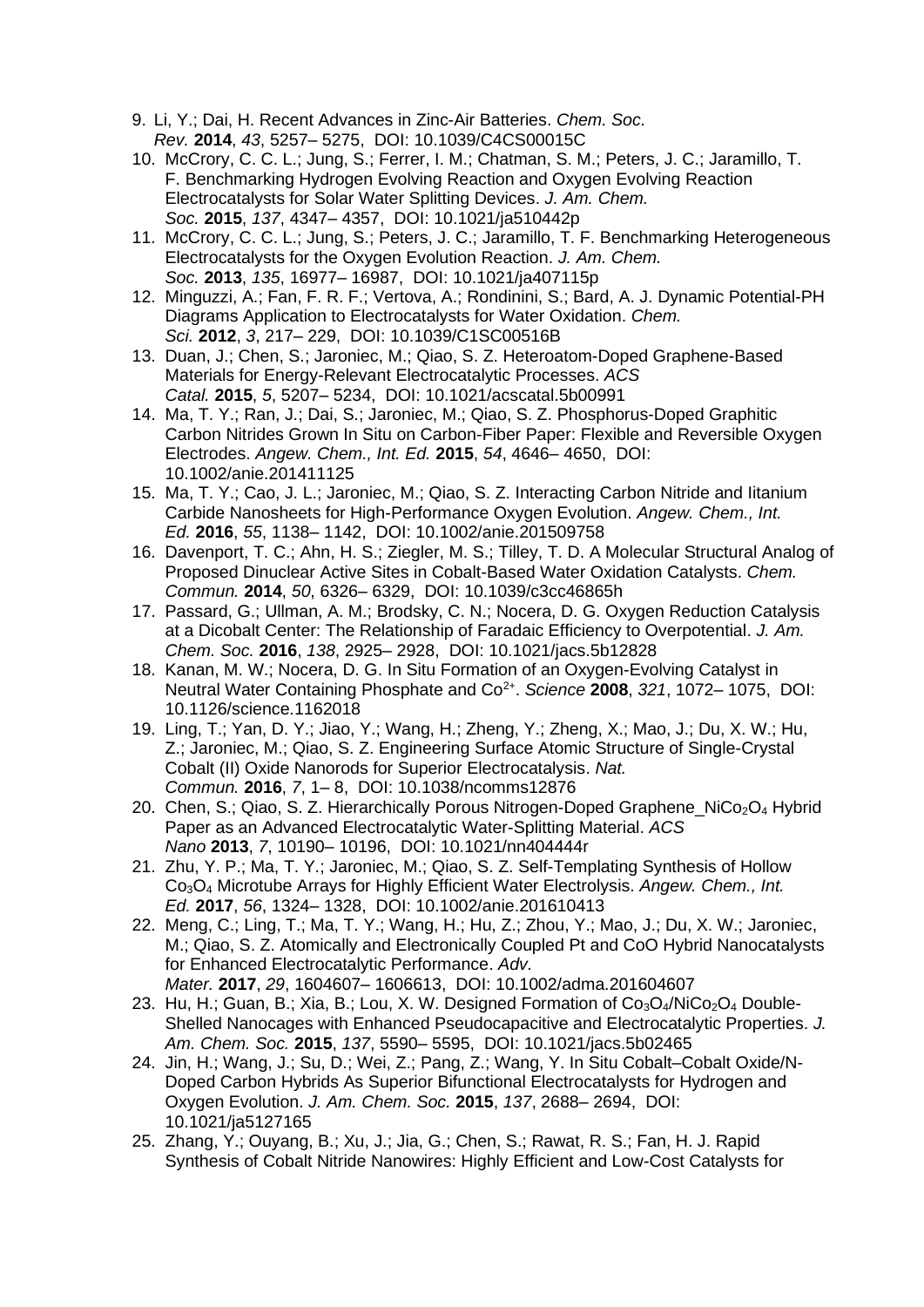Oxygen Evolution. *Angew. Chem., Int. Ed.* **2016**, *55*, 8670– 8674, DOI: 10.1002/anie.201604372

- 26. Wang, W.; Xu, X.; Zhou, W.; Shao, Z. Recent Progress in Metal Organic Frameworks for Applications in Electrocatalytic and Photocatalytic Water Splitting. *Adv. Sci.* **2017**, *4*, 1600371, DOI: 10.1002/advs.201600371
- 27. Liao, P. Q.; Shen, J. Q.; Zhang, J. P. Metal–Organic Frameworks for Electrocatalysis. *Coord. Chem. Rev.* **2018**, *373*, 22– 48, DOI: 10.1016/j.ccr.2017.09.001
- 28. Gong, Y.; Hao, Z.; Meng, J.; Shi, H.; Jiang, P.; Zhang, M.; Lin, J. Two Co<sup>ll</sup> Metal– Organic Frameworks Based on a Multicarboxylate Ligand as Electrocatalysts for Water Splitting. *ChemPlusChem* **2014**, *79*, 266– 277, DOI: 10.1002/cplu.201300334
- 29. Gong, Y.; Shi, H. F.; Jiang, P. G.; Hua, W.; Lin, J. H. Metal(II)-Induced Coordination Polymer Based on 4-(5-(Pyridin-4-yl)-4H-1,2,4-triazol-3-yl)benzoate as an Electrocatalyst for Water Splitting. *Cryst. Growth Des.* **2014**, *14*, 649– 657, DOI: 10.1021/cg401529u
- 30. Wang, H.; Yin, F.; Li, G.; Chen, B.; Wang, Z. Preparation, characterization and bifunctional catalytic properties of MOF(Fe/Co) catalyst for oxygen reduction/evolution reactions in alkaline electrolyte. *Int. J. Hydrogen Energy* **2014**, *39*, 16179– 16186, DOI: 10.1016/j.ijhydene.2013.12.120
- 31. Xu, Q.; Li, H.; Yue, F.; Chi, L.; Wang, J. Nanoscale Cobalt Metal–Organic Framework as a Catalyst for Visible Light-Driven and Electrocatalytic Water Oxidation. *New J. Chem.* **2016**, *40*, 3032– 3035, DOI: 10.1039/C5NJ03113C
- 32. Lu, X. F.; Liao, P. Q.; Wang, J. W.; Wu, J. X.; Chen, X. W.; He, C. T.; Zhang, J. P.; Li, G. R.; Chen, X. M. An Alkaline-Stable, Metal Hydroxide Mimicking Metal–Organic Framework for Efficient Electrocatalytic Oxygen Evolution. *J. Am. Chem. Soc.* **2016**, *138*, 8336– 8339, DOI: 10.1021/jacs.6b03125
- 33. Zhao, S.; Wang, Y.; Dong, J.; He, C. T.; Yin, H.; An, P.; Zhao, K.; Zhang, X.; Gao, C.; Zhang, L.; Lv, J.; Wang, J.; Zhang, J.; Khattak, A. M.; Khan, N. A.; Wei, Z.; Zhang, J.; Liu, S.; Zhao, H.; Tang, Z. Ultrathin metal–organic framework nanosheets for electrocatalytic oxygen evolution. *Nat. Energy* **2016**, *1*, 16184, DOI: 10.1038/nenergy.2016.184
- 34. Shen, J. Q.; Liao, P. Q.; Zhou, D. D.; He, C. T.; Wu, J. X.; Zhang, W. X.; Zhang, J. P.; Chen, X. M. Modular and Stepwise Synthesis of a Hybrid Metal–Organic Framework for Efficient Electrocatalytic Oxygen Evolution. *J. Am. Chem. Soc.* **2017**, *139*, 1778– 1781, DOI: 10.1021/jacs.6b12353
- 35. Song, J.; Zhu, G.; Xu, B. Z.; Fu, S.; Engelhard, M. H.; Ye, R.; Du, D.; Beckman, S. P.; Li, Y. Bimetallic Cobalt-Based Phosphide Zeolitic Imidazolate Framework: CoPx Phase-Dependent Electrical Conductivity and Hydrogen Atom Adsorption Energy for Efficient Overall Water Splitting. *Adv. Energy Mater.* **2017**, *7*, 1601555, DOI: 10.1002/aenm.201601555
- 36. Jiang, Z.; Ge, L.; Zhuang, L.; Li, M.; Wang, Z.; Zhu, Z. Fine-Tuning the Coordinatively Unsaturated Metal Sites of Metal– Organic Frameworks by Plasma Engraving for Enhanced Electrocatalytic Activity. *ACS Appl. Mater. Interfaces* **2019**, *11*, 44300– 44307, DOI: 10.1021/acsami.9b15794
- 37. Xue, Z.; Liu, K.; Liu, Q.; Li, Y.; Li, M.; Su, C.-Y.; Ogiwara, N.; Kobayashi, H.; Kitagawa, H.; Liu, M.; Li, G. Missing-linker metal-organic frameworks for oxygen evolution reaction. *Nat. Commun.* **2019**, *10*, 5048, DOI: 10.1038/s41467-019-13051-2
- 38. Gutiérrez Tarriño, S.; Olloqui-Sariego, J. L.; Calvente, J. J.; Palomino, M.; Minguez Espallargas, G.; Jorda, J. L.; Rey, F.; Oña-Burgos, P. Cobalt Metal-Organic Framework Based on Two Dinuclear Secondary Building Units for Electrocatalytic Oxygen Evolution. *ACS Appl. Mater. Interfaces* **2019**, *11*, 46658, DOI: 10.1021/acsami.9b13655
- 39. Zou, Z.; Wang, T.; Zhao, X.; Jiang, W. J.; Pan, H.; Gao, D.; Xu, C. Expediting in-Situ Electrochemical Activation of Two-Dimensional Metal–Organic Frameworks for Enhanced OER Intrinsic Activity by Iron Incorporation. *ACS Catal.* **2019**, *9*, 7356– 7364, DOI: 10.1021/acscatal.9b00072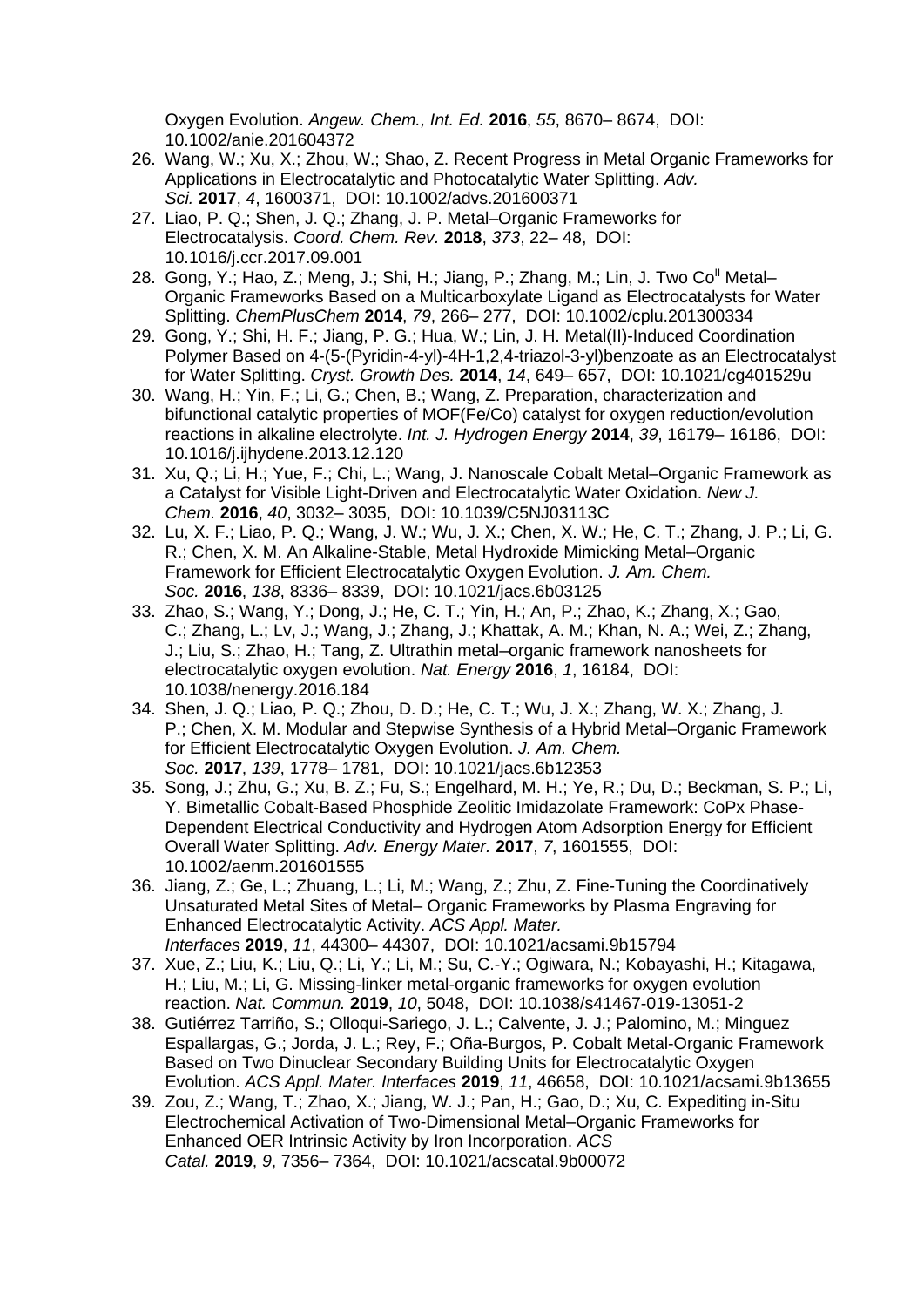- 40. Gao, Z.; Yu, Z. W.; Liu, F. Q.; Yang, C.; Yuan, Y. H.; Yu, Y.; Luo, F. Stable Iron Hydroxide Nanosheets@Cobalt-Metal–Organic–Framework Heterostructure for Efficient Electrocatalytic Oxygen Evolution. *ChemSusChem* **2019**, *12*, 4623– 4628, DOI: 10.1002/cssc.201902118
- 41. Li, W.; Watzele, S.; El-Sayed, H. A.; Liang, Y.; Kieslich, G.; Bandarenka, A. S.; Rodewald, K.; Rieger, B.; Fischer, R. A. Unprecedented High Oxygen Evolution Activity of Electrocatalysts Derived from Surface-Mounted Metal–Organic Frameworks. *J. Am. Chem. Soc.* **2019**, *141*, 5926– 5933, DOI: 10.1021/jacs.9b00549
- 42. Takaishi, S.; Hosoda, M.; Kajiwara, T.; Miyasaka, H.; Yamashita, M.; Nakanishi, Y.; Kitagawa, Y.; Yamaguchi, K.; Kobayashi, A.; Kitagawa, H. Electroconductive Porous Coordination Polymer Cu[Cu(Pdt)2] Composed of Donor and Acceptor Building Units. *Inorg. Chem.* **2009**, *48*, 9048– 9050, DOI: 10.1021/ic802117q
- 43. Miyasaka, H. Control of Charge Transfer in Donor/Acceptor Metal-Organic Frameworks. *Acc. Chem. Res.* **2013**, *46*, 248– 257, DOI: 10.1021/ar300102t
- 44. Huo, P.; Chen, T.; Hou, J. Le; Yu, L.; Zhu, Q. Y.; Dai, J. Ligand-to-Ligand Charge Transfer within Metal-Organic Frameworks Based on Manganese Coordination Polymers with Tetrathiafulvalene-Bicarboxylate and Bipyridine Ligands. *Inorg. Chem.* **2016**, *55*, 6496– 6503, DOI: 10.1021/acs.inorgchem.6b00571
- 45. Leong, C. F.; Chan, B.; Faust, T. B.; D'Alessandro, D. M. Controlling Charge Separation in a Novel Donor-Acceptor Metal-Organic Framework via Redox Modulation. *Chem. Sci.* **2014**, *5*, 4724– 4728, DOI: 10.1039/C4SC01551G
- 46. Darago, L. E.; Aubrey, M. L.; Yu, C. J.; Gonzalez, M. I.; Long, J. R. Electronic Conductivity, Ferrimagnetic Ordering, and Reductive Insertion Mediated by Organic Mixed-Valence in a Ferric Semiquinoid Metal-Organic Framework. *J. Am. Chem. Soc.* **2015**, *137*, 15703– 15711, DOI: 10.1021/jacs.5b10385
- 47. Murase, R.; Leong, C. F.; D'Alessandro, D. M. Mixed Valency as a Strategy for Achieving Charge Delocalization in Semiconducting and Conducting Framework Materials. *Inorg. Chem.* **2017**, *56*, 14373– 14382, DOI: 10.1021/acs.inorgchem.7b02090
- 48. Lin, S.; Usov, P. M.; Morris, A. J. The Role of Redox Hopping in Metal-Organic Framework Electrocatalysis. *Chem. Commun.* **2018**, *54*, 6965– 6974, DOI: 10.1039/C8CC01664J
- 49. Dissegna, S.; Epp, K.; Heinz, W. R.; Kieslich, G.; Fischer, R. A. Defective Metal-Organic Frameworks. *Adv. Mater.* **2018**, *30*, 1704501, DOI: 10.1002/adma.201704501
- 50. Shearer, G. C.; Chavan, S.; Bordiga, S.; Svelle, S.; Olsbye, U.; Lillerud, K. P. Defect engineering: tuning the porosity and composition of the metal-organic framework UiO-66 via modulated synthesis. *Chem. Mater.* **2016**, *28*, 3749– 3761, DOI: 10.1021/acs.chemmater.6b00602
- 51. Tao, L.; Lin, C.-Y.; Dou, S.; Feng, S.; Chen, D.; Liu, D.; Huo, J.; Xia, Z.; Wang, S. Creating Coordinatively Unsaturated Metal Sites in Metal-Organic-Frameworks as Efficient Electrocatalysts for the Oxygen Evolution Reaction: Insights into the Active Centers. *Nano Energy* **2017**, *41*, 417– 425, DOI: 10.1016/j.nanoen.2017.09.055
- 52. Slater, B.; Wang, Z. R.; Jiang, S. X.; Hill, M. R.; Ladewig, B. P. Missing linker defects in a homochiral metal-organic framework: tuning the chiral separation capacity. *J. Am. Chem. Soc.* **2017**, *139*, 18322– 18327, DOI: 10.1021/jacs.7b10112
- 53. Yuan, S.; Qin, J. S.; Zou, L.; Chen, Y. P.; Wang, X.; Zhang, Q.; Zhou, H. C. Thermodynamically guided synthesis of mixed-linker Zr-MOFs with enhanced tunability. *J. Am. Chem. Soc.* **2016**, *138*, 6636– 6642, DOI: 10.1021/jacs.6b03263
- 54. Fang, Z.; Dürholt, J. P.; Kauer, M.; Zhang, W.; Lochenie, C.; Jee, B.; Albada, B.; Metzler-Nolte, N.; Pöppl, A.; Weber, B.; Muhler, M.; Wang, Y.; Schmid, R.; Fischer, R. A. Structural complexity in metal-organic frameworks: simultaneous modification of open metal sites and hierarchical porosity by systematic doping with defective linkers. *J. Am. Chem. Soc.* **2014**, *136*, 9627– 9636, DOI: 10.1021/ja503218j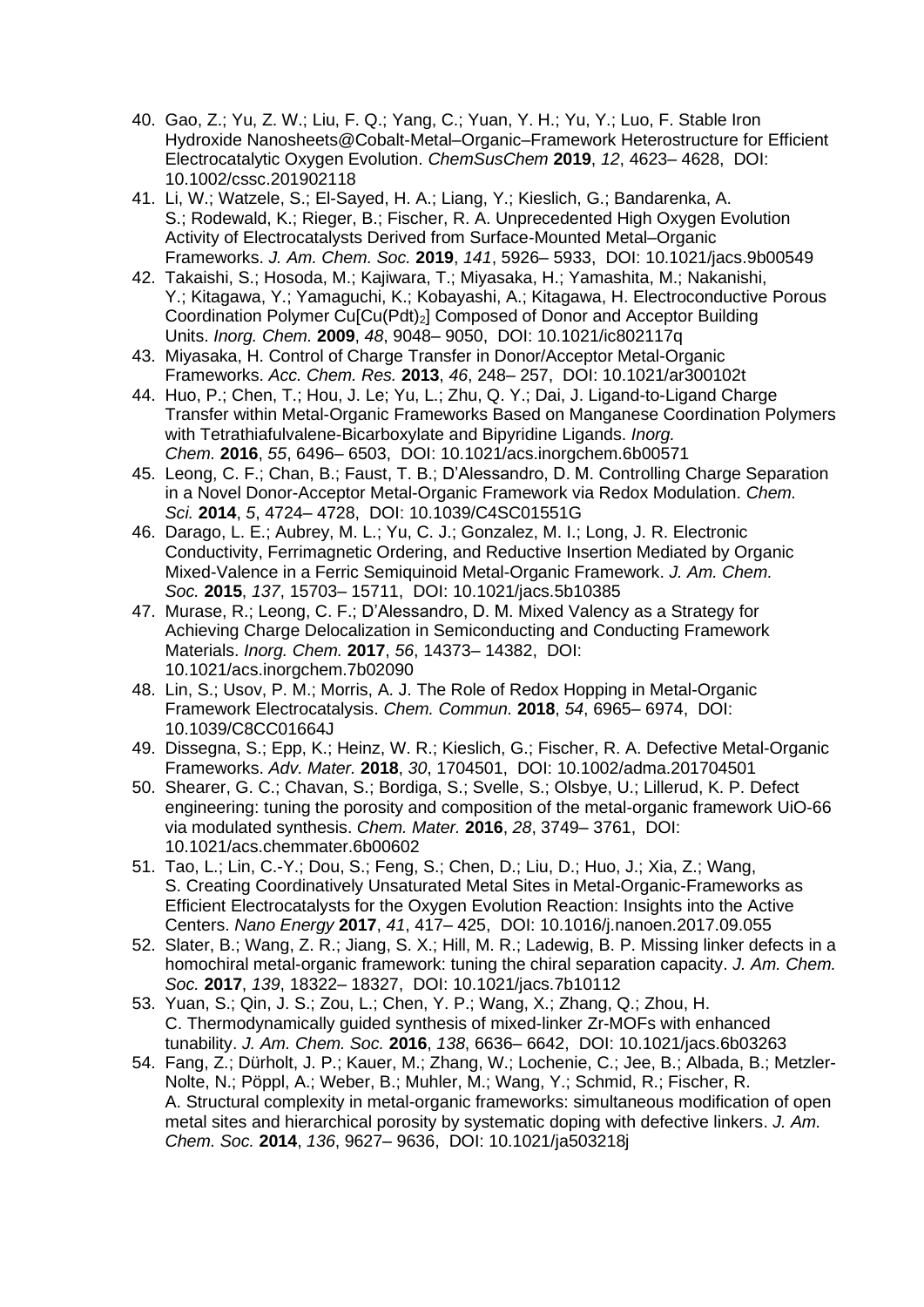- 55. Wang, L.-P.; Van Voorhis, T. Direct-Coupling  $O<sub>2</sub>$  Bond Forming a Pathway in Cobalt Oxide Water Oxidation Catalysts. *J. Phys. Chem. Lett.* **2011**, *2*, 2200– 2204, DOI: 10.1021/jz201021n
- 56. Ullman, A. M.; Brodsky, C. N.; Li, N.; Zheng, S.-L.; Nocera, D. G. Probing Edge Site Reactivity of Oxidic Cobalt Water Oxidation Catalysts. *J. Am. Chem. Soc.* **2016**, *138*, 4229– 4236, DOI: 10.1021/jacs.6b00762
- 57. Mattioli, G.; Giannozzi, P.; Amore Bonapasta, A.; Guidoni, L. Reaction Pathways for Oxygen Evolution Promoted by Cobalt Catalyst. *J. Am. Chem. Soc.* **2013**, *135*, 15353– 15363, DOI: 10.1021/ja401797v
- 58. Smith, P. F.; Hunt, L.; Laursen, A. B.; Sagar, V.; Kaushik, S.; Calvinho, K. U. D.; Marotta, G.; Mosconi, E.; De Angelis, F.; Dismukes, G. C. Water Oxidation by the [Co<sub>4</sub>O<sub>4</sub>(OAc)<sub>4</sub>(Py)<sup>4</sup>]<sup>+</sup> Cubium Is Initiated by OH- Addition. *J. Am. Chem. Soc.* **2015**, *137*, 15460– 15468, DOI: 10.1021/jacs.5b09152
- 59. Li, X.; Siegbahn, P. E. M. Water Oxidation Mechanism for Synthetic Co-Oxides with Small Nuclearity. *J. Am. Chem. Soc.* **2013**, *135*, 13804– 13813, DOI: 10.1021/ja4053448
- 60. Pham, H. H.; Cheng, M.-J.; Frei, H.; Wang, L.-W. Surface Proton Hopping and Fast-Kinetics Pathway of Water Oxidation on Co<sub>3</sub>O<sub>4</sub> (001) Surface. *ACS Catal.* **2016**, *6*, 5610– 5617, DOI: 10.1021/acscatal.6b00713
- 61. Soriano-Lopez, J.; Musaev, D. G.; Hill, C. L.; Galan-Mascaros, J. R.; Carbo, J. J.; Poblet, J. M. Tetracobalt-Polyoxometalate Catalysts for Water Oxidation: Key Mechanistic Details. *J. Catal.* **2017**, *350*, 56– 63, DOI: 10.1016/j.jcat.2017.03.018
- 62. Wang, D.; Groves, J. T. Efficient Water Oxidation Catalyzed by Homogeneous Cationic Cobalt Porphyrins with Critical Roles for the Buffer Base. *Proc. Natl. Acad. Sci. U. S. A.* **2013**, *110*, 15579– 15584, DOI: 10.1073/pnas.1315383110
- 63. Jayaramulu, K.; Masa, J.; Morales, D. M.; Tomanec, O.; Ranc, V.; Petr, M.; Wilde, P.; Chen, Y. T.; Zboril, R.; Schuhmann, W.; Fischer, R. A. Ultrathin 2D Cobalt Zeolite-Imidazole Framework Nanosheets for Electrocatalytic Oxygen Evolution. *Adv. Sci.* **2018**, *5*, 1801029, DOI: 10.1002/advs.201801029
- 64. Nguyen, A. I.; Ziegler, M. S.; Oña-Burgos, P.; Sturzbecher-Hohne, M.; Kim, W.; Bellone, D. E.; Tilley, T. D. Mechanistic Investigations of Water Oxidation by a Molecular Cobalt Oxide Analogue: Evidence for a Highly Oxidized Intermediate and Exclusive Terminal Oxo Participation. *J. Am. Chem. Soc.* **2015**, *137*, 12865– 12872, DOI: 10.1021/jacs.5b08396
- 65. Biesinger, M. C.; Payne, B. P.; Grosvenor, A. P.; Lau, L. W. M.; Gerson, A. R.; Smart, R. S. C. Resolving Surface Chemical States in XPS Analysis of First Row Transition Metals, Oxides and Hydroxides: Cr, Mn, Fe, Co and Ni. *Appl. Surf. Sci.* **2011**, *257*, 2717– 2730, DOI: 10.1016/j.apsusc.2010.10.051
- 66. Ivanova, T.; Naumkin, A.; Sidorov, A.; Eremenko, I.; Kiskin, M. X-Ray Photoelectron Spectra and Electron Structure of Polynuclear Cobalt Complexes. *J. Electron Spectrosc. Relat. Phenom.* **2007**, *156*, 200– 203, DOI: 10.1016/j.elspec.2006.12.005
- 67. Okamoto, Y.; Nakano, H.; Imanaka, T.; Teranishi, S. X-Ray Photoelectron Spectroscopic Studies of Catalysts — Supported Cobalt Catalysts. *Bull. Chem. Soc. Jpn.* **1975**, *48*, 1163– 1168, DOI: 10.1246/bcsj.48.1163
- 68. Briggs, D.; Gibson, V. A. Direct Observation Of Multiplet Splitting In 2p Photoelectron Peaks Of Cobalt Complexes. *Chem. Phys. Lett.* **1974**, *25*, 493– 496, DOI: 10.1016/0009-2614(74)85350-9
- 69. Carver, J. C.; Schweitzer, G. K.; Carlson, T. A. Use of X-Ray Photoelectron Spectroscopy to Study Bonding in Cr, Mn, Fe, and Co Compounds. *J. Chem. Phys.* **1972**, *57*, 973– 982, DOI: 10.1063/1.1678348
- 70. Frost, D. C.; McDowell, C. A.; Woolsey, I. S. X-Ray Photoelectron Spectra of Cobalt Compounds. *Mol. Phys.* **1974**, *27*, 1473– 1489, DOI: 10.1080/00268977400101251
- 71. Fang, H.; Huang, T.; Liang, D.; Qiu, M.; Sun, Y.; Yao, S.; Yu, J.; Dinesh, M. M.; Guo, Z.; Xia, Y.; Mao, S. Prussian blue analog-derived 2D ultrathin  $CoFe<sub>2</sub>O<sub>4</sub>$  nanosheets as